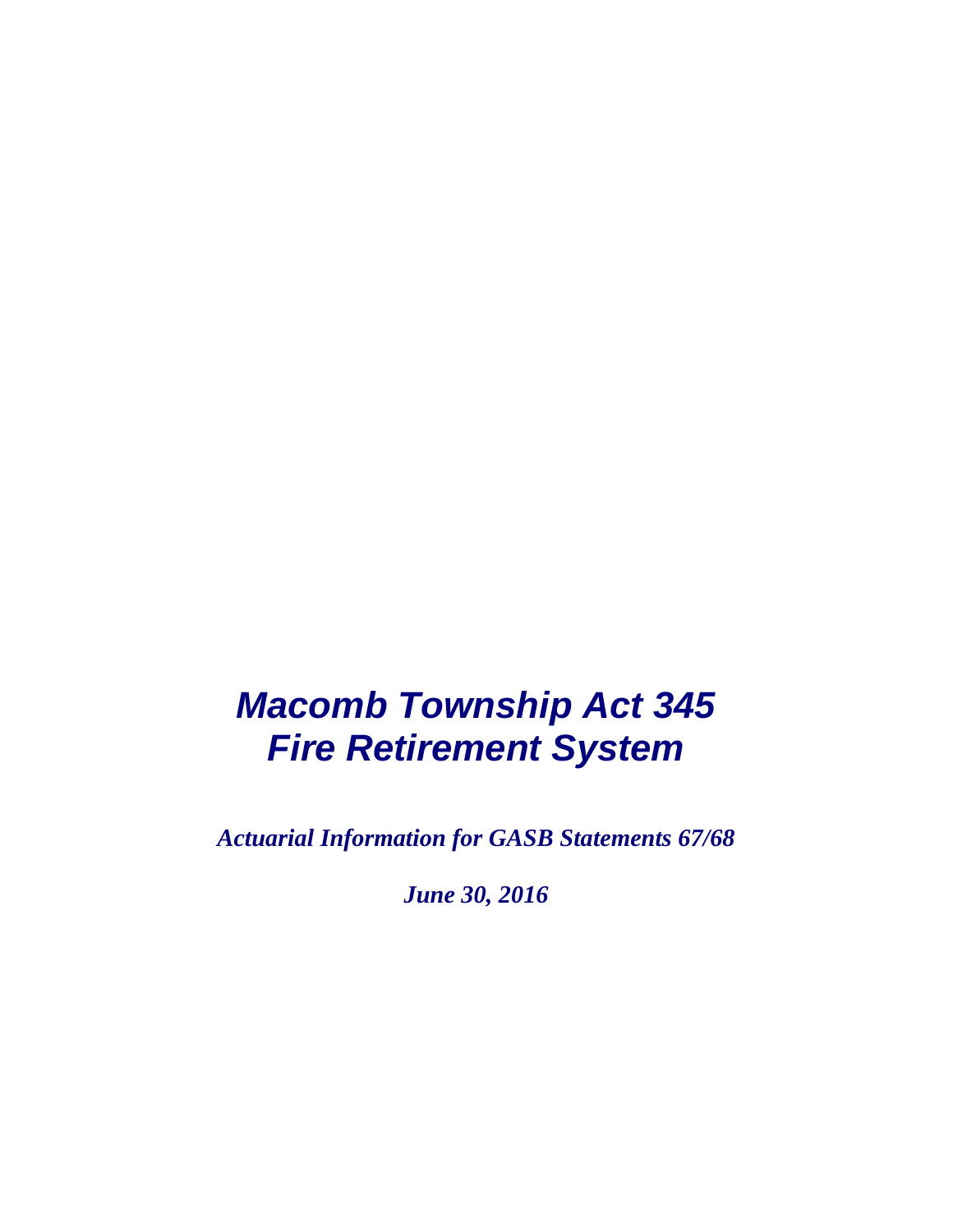

October 4, 2016

The Retirement Board Macomb Township Act 345 Fire Retirement System Macomb Township, Michigan 48042

Dear Board Members:

This document contains actuarial information required for Plan reporting purposes pursuant to Governmental Accounting Standards Board Statements No. 67/68 effective for the Fiscal Year ended June 30, 2016.

Respectfully submitted,<br>Conine Mones *Sandia Il Roduran* 

Denise M. Jones Sandra W. Rodwan Senior Consultant Member, American Academy of Actuaries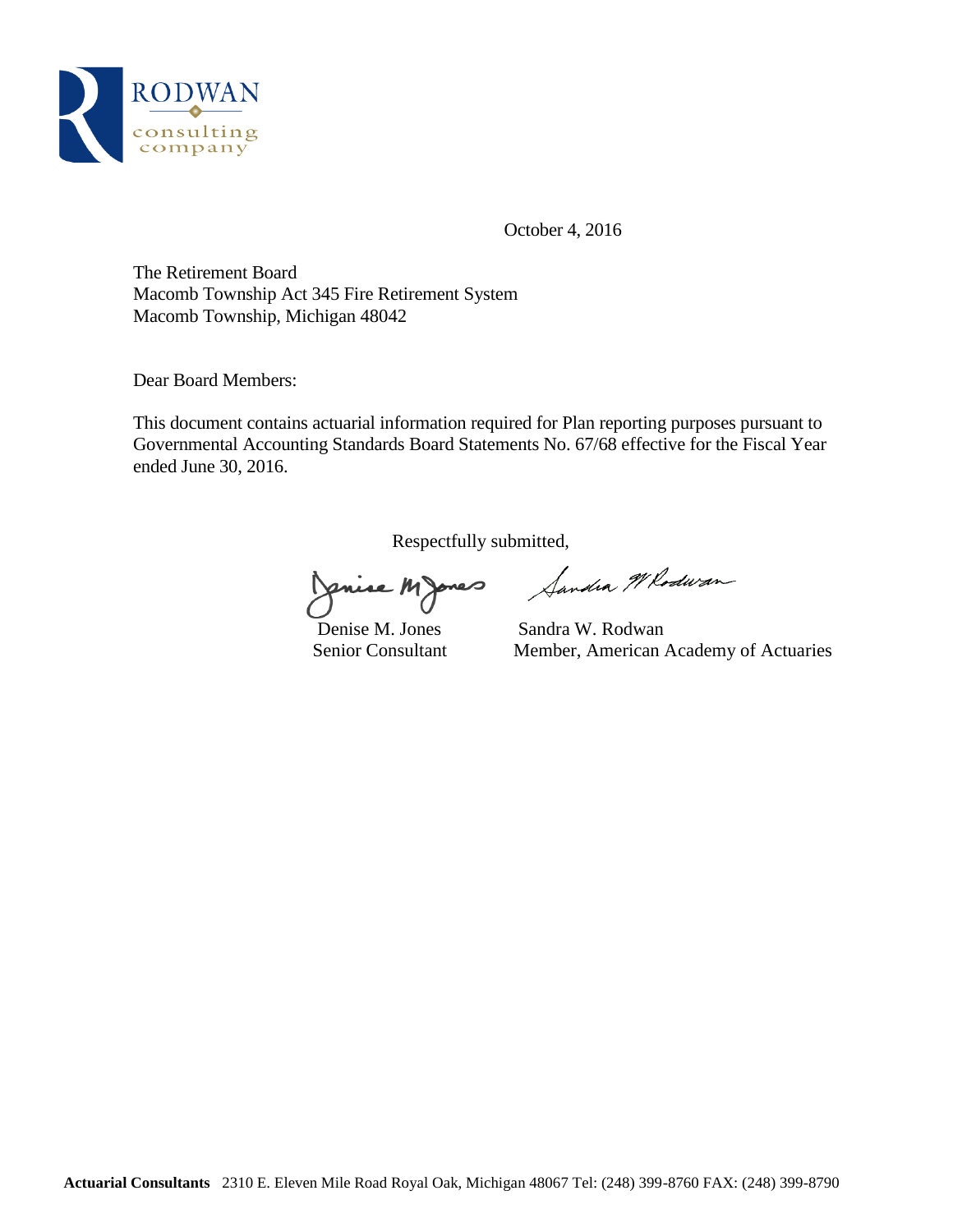# **Net Pension Liability**

The components of the net pension liability at June 30, 2016 were as follows:

| Total pension liability                                                       | \$2,726,731 |
|-------------------------------------------------------------------------------|-------------|
|                                                                               |             |
| Plan fiduciary net position                                                   | 2,461,901   |
|                                                                               |             |
| Township's net pension liability                                              | 264,830     |
|                                                                               |             |
| Plan fiduciary net position as a percentage of the total pension liability    | 90.29%      |
|                                                                               |             |
| Covered Payroll                                                               | \$506,370   |
|                                                                               |             |
| Township's net pension liability as a percentage or projected covered payroll | 52.3%       |

**Actuarial assumptions.** The total pension liability was determined based on the annual actuarial valuation as of June 30, 2016. The following actuarial assumptions were applied to compute the total pension liability:

| <b>Actuarial Cost Method</b>          | Entry Age                      |
|---------------------------------------|--------------------------------|
|                                       |                                |
| Inflation                             | 3.00%                          |
|                                       |                                |
| <b>Salary Increases</b>               | 3.0%-6.8% (includes inflation) |
|                                       |                                |
| Cost of living assumption adjustments | None                           |

Mortality rates were based on the RP 2014 Healthy Annuitant Mortality Table.

**Discount rate.** The discount rate used to measure the total pension liability was 5.0%. The projection of cash flows used to determine the discount rate assumed that member contributions will be made at the current contribution rate and that Township Contributions will be made at rates equal to the difference between actuarially determined contribution rates and the member rate. Based on these assumptions, the 5.0% long term expected rate of return on pension plan investments was applied to all periods of projected benefit payments to determine the total pension liability.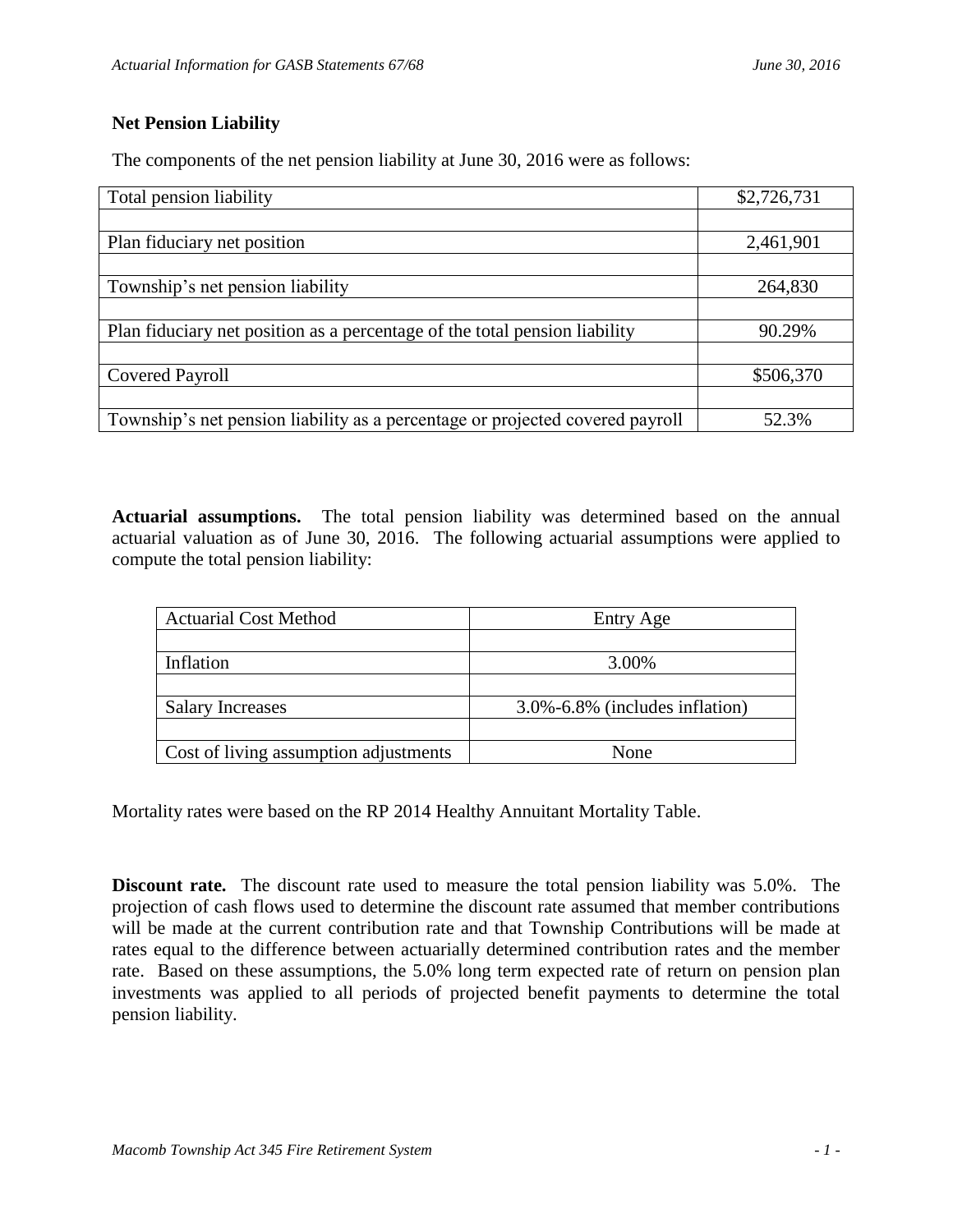**Sensitivity of the net pension liability to changes in the discount rate.** The following presents the Township's net pension liability, calculated using the discount rate of 5.0%, as well as what the Township's net pension liability would be if it were calculated using a discount rate that is 1% lower (4.0%) or 1% higher (6.0%) than the current rate:

|                                  | $1\%$<br><b>Decrease</b><br><b>Rate 4.0%</b> | <b>Computed</b><br><b>GASB 67/68</b><br><b>Rate 5.0%</b> | $1\%$<br><b>Increase</b><br>Rate $6.0\%$ |
|----------------------------------|----------------------------------------------|----------------------------------------------------------|------------------------------------------|
|                                  |                                              |                                                          |                                          |
| Township's net pension liability | \$608,488                                    | \$264,830                                                | \$(20,933)                               |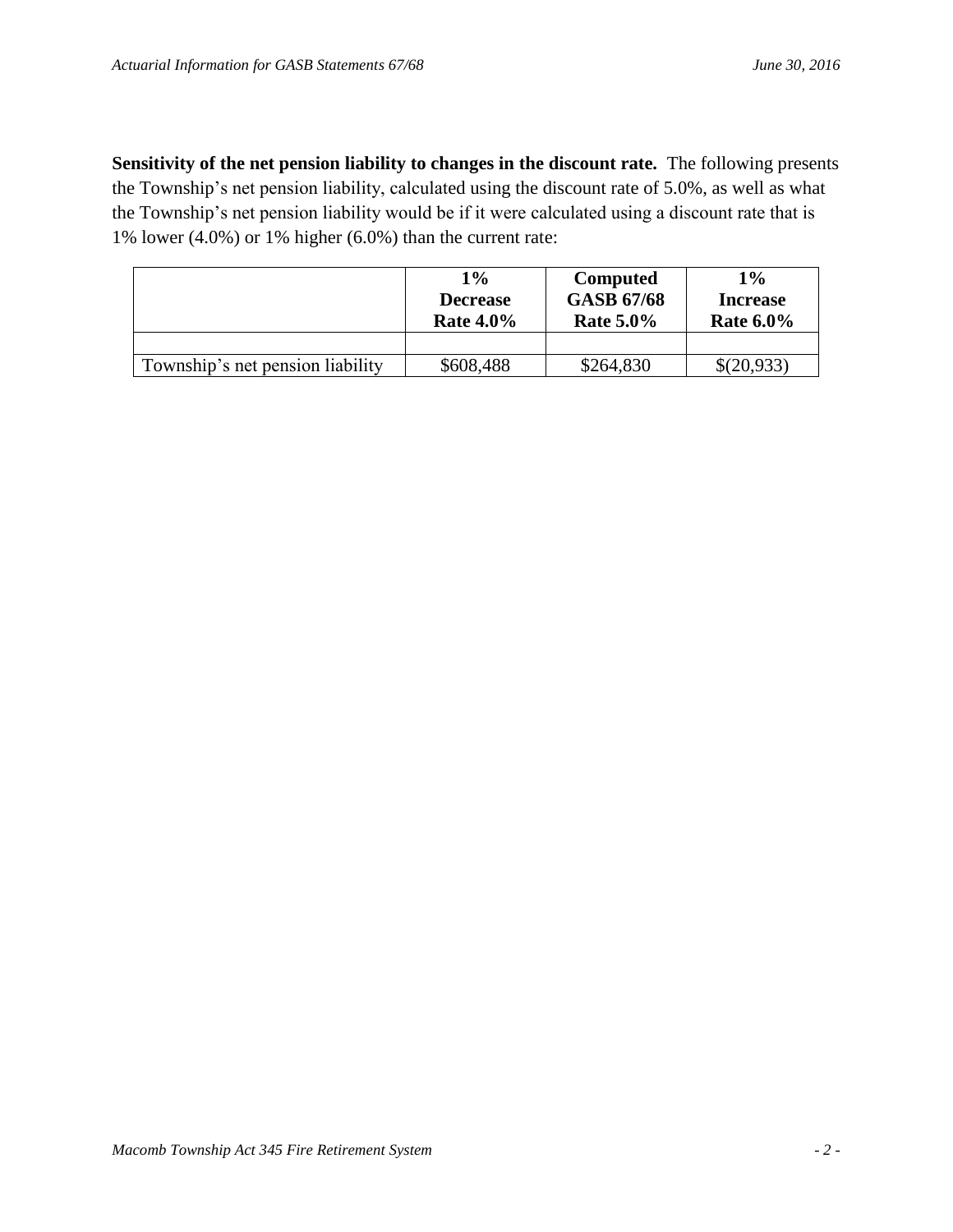|                                                                         | <b>Year Ended</b><br>6/30/2016 |
|-------------------------------------------------------------------------|--------------------------------|
| Total pension liability                                                 |                                |
| Service cost                                                            | \$132,825                      |
| Interest                                                                | 138,699                        |
| Changes in benefit terms                                                |                                |
| Differences between expected and actual experience                      | (175, 330)                     |
| Changes of assumptions<br>Benefit payments, including refunds of member |                                |
| contributions                                                           | (154, 056)                     |
| Net change in total pension liability                                   | (57, 862)                      |
| Total pension liability-beginning                                       | 2,784,593                      |
| Total pension liability-ending (a)                                      | 2,726,731                      |
| Plan fiduciary net position                                             |                                |
| Contributions-employer                                                  | 230,009                        |
| Contributions-member                                                    | 32,417                         |
| Net investment income                                                   | (78, 706)                      |
| Benefit payments, including refunds of member                           |                                |
| contributions                                                           | (154, 056)                     |
| <b>Administrative Expense</b><br>Other                                  | (5,612)                        |
| Net change in plan fiduciary net position                               | 24,052                         |
|                                                                         |                                |
| Plan fiduciary net position-beginning                                   | 2,437,849                      |
| Plan fiduciary net position-ending (b)                                  | 2,461,901                      |
| City's net pension liability-ending (a)-(b)                             | 264,830                        |
| Plan fiduciary net position as a percentage of the total                |                                |
| pension liability                                                       | 90.29%                         |
| <b>Covered Payroll</b>                                                  | \$506,370                      |
| City's net pension liability as a percentage of covered                 |                                |
| employee payroll                                                        | 52.3%                          |

# **Schedule of Changes in the City's Net Pension Liability and Related Ratios**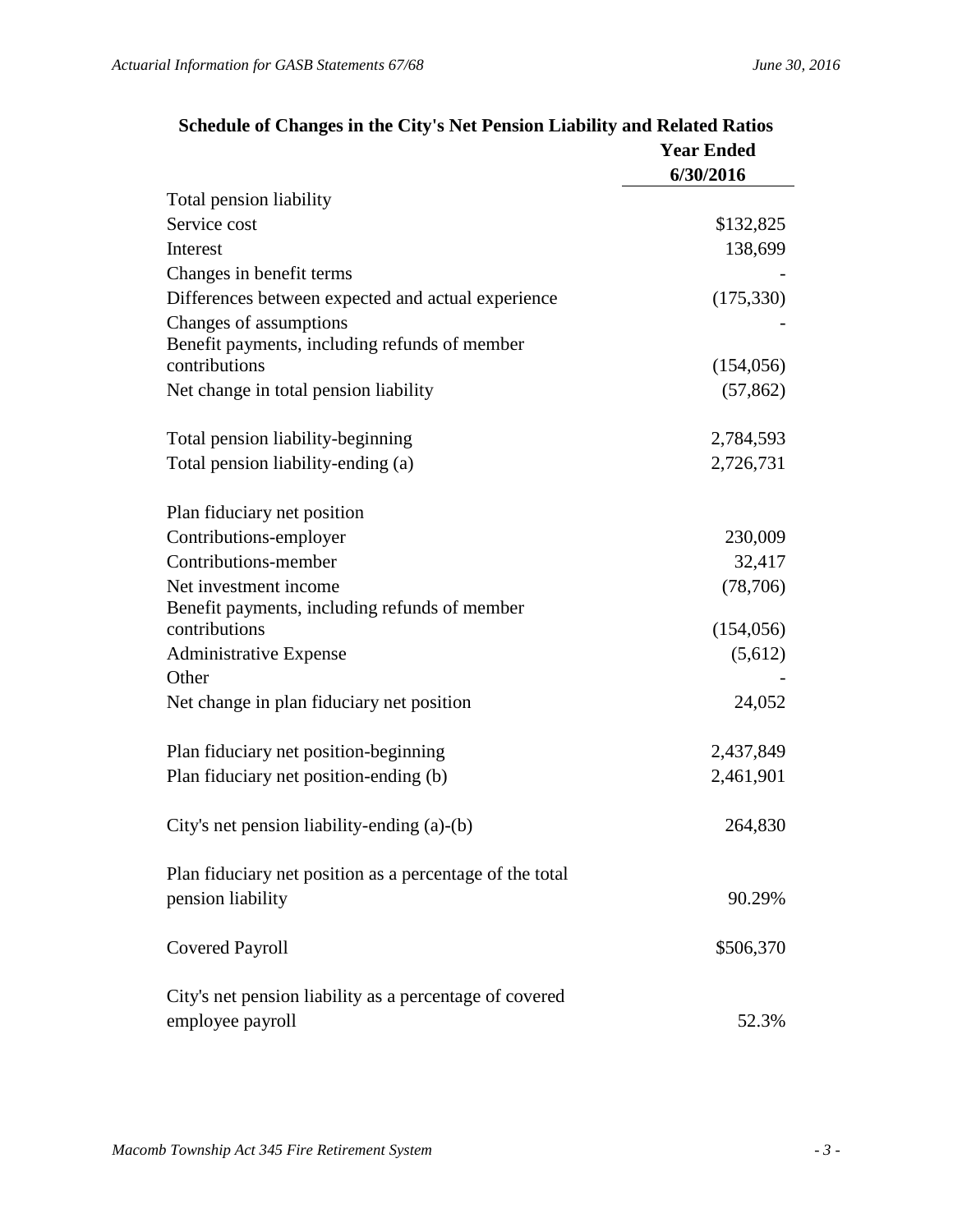# **Additional Required Disclosures**

|                      | Total expected remaining service lives                                                          | 06/30/2016  |
|----------------------|-------------------------------------------------------------------------------------------------|-------------|
|                      | <b>Active Participants</b>                                                                      | 92.4        |
|                      | <b>Inactive Participants</b>                                                                    | $\Omega$    |
| (a)                  | Total expected remaining service lives                                                          | 92.4        |
|                      | Number of Participants                                                                          |             |
|                      | Active                                                                                          | 7           |
|                      | Inactive                                                                                        | 4           |
| (b)                  | Total                                                                                           | 11          |
| (c)                  | Average of expected remaining service lives of all active and<br>inactive participants (a)/(b)  | 8.4         |
| (d1)                 | Difference between expected and actual demographic experience                                   | \$(175,330) |
| (d2)                 | Portion allocated to expense $(d1)/(c)$                                                         | (20, 873)   |
| (d3)                 | Deferred portion $(d1)-(d2)$                                                                    | (154, 457)  |
| (e1)<br>(e2)<br>(e3) | Changes in assumptions<br>Portion allocated to expense $(e1)/(c)$<br>Deferred portion (e1)-(e2) |             |
| (f1)                 | Difference between expected and actual investment experience                                    | 203,167     |
| (f2)                 | Portion allocated to expense $(f1)/(5)$                                                         | 40,633      |
| (f3)                 | Deferred portion (f1)-(f2)                                                                      | 162,534     |
| (g)                  | <b>Total Deferred Portion</b>                                                                   | \$8,077     |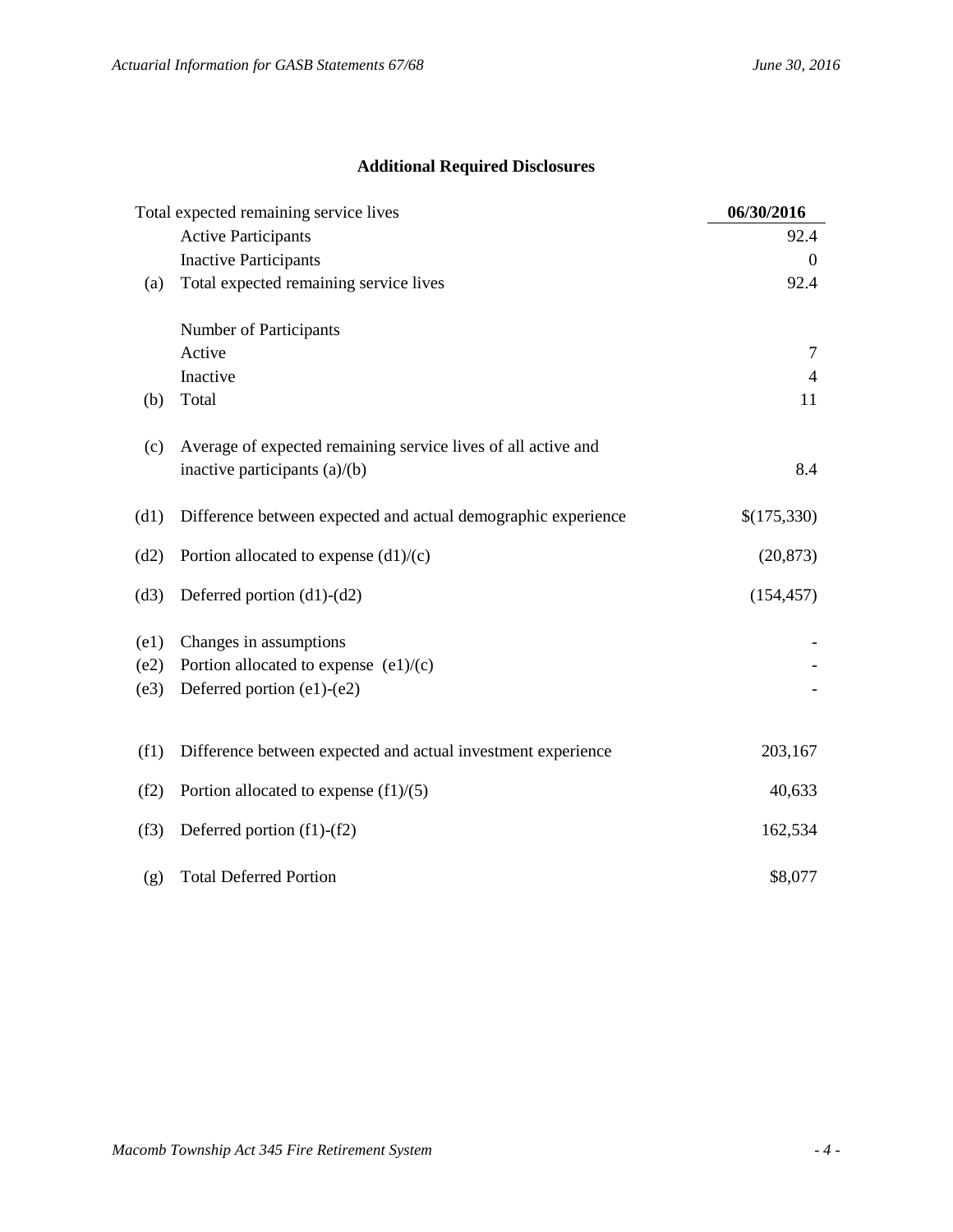#### **SCHEDULE OF CITY CONTRIBUTIONS**

#### **LAST 10 FISCAL YEARS**

#### **(Dollar Amounts in Thousands)**

**Year Ended June 30**

|                                                                 | 2016   | 2015   | 2014   | 2013  | 2012   | 2011 | 2010   | 2009  | 2008   | 2007  |
|-----------------------------------------------------------------|--------|--------|--------|-------|--------|------|--------|-------|--------|-------|
| Actuarially determined contribution                             | \$230  | \$105  | \$137  | \$133 | \$98   | \$93 | \$185  | \$176 | \$146  | \$139 |
| Contributions in relation to the actuarially                    |        |        |        |       |        |      |        |       |        |       |
| determined contribution                                         | 230    | 219    | 212    | N/A   | 205    | 33   | 215    | N/A   | 139    | 153   |
| Contribution excess (deficiency)                                | $\sim$ | 114    | 75     | N/A   | 107    | (60) | 30     | N/A   | (7)    | 14    |
|                                                                 |        |        |        |       |        |      |        |       |        |       |
| Covered employee payroll                                        | \$506  | \$626  | \$609  | N/A   | \$521  | N/A  | \$476  | N/A   | \$638  | N/A   |
|                                                                 |        |        |        |       |        |      |        |       |        |       |
| Actuarially determined contributions as a percentage of covered |        |        |        |       |        |      |        |       |        |       |
| employee payroll                                                | 45.45% | 34.98% | 22.42% | N/A   | 18.82% | N/A  | 38.82% | N/A   | 22.88% | N/A   |

#### **Notes to Schedule**

| Valuation date: | June 30, 2016                                                                       |
|-----------------|-------------------------------------------------------------------------------------|
|                 | Actuarially determined contribution rates are calculated bi-annually as of June 30. |
|                 | Covered employee payroll is as of June 30 of the current fiscal year.               |

#### Methods and assumptions used to determine contribution rates:

| Actuarial cost method         | Entry age                                                         |
|-------------------------------|-------------------------------------------------------------------|
| Amortization method           | Level percentage of payroll, closed                               |
| Remaining amortization period | 5 years as of the June 30, 2016 actuarial valuation               |
| Asset valuation method        | Market                                                            |
| Inflation                     | 3.0%                                                              |
| Salary increases              | $6.8\%$ - 3.0%, including inflation                               |
| Investment rate of return     | 5.0%, net of pension plan investment expense, including inflation |
| <b>Mortality Table</b>        | 1971 Group Annuity Mortality Table projected to 1984.             |

# *Macomb Township Act 345 Fire Retirement System* 5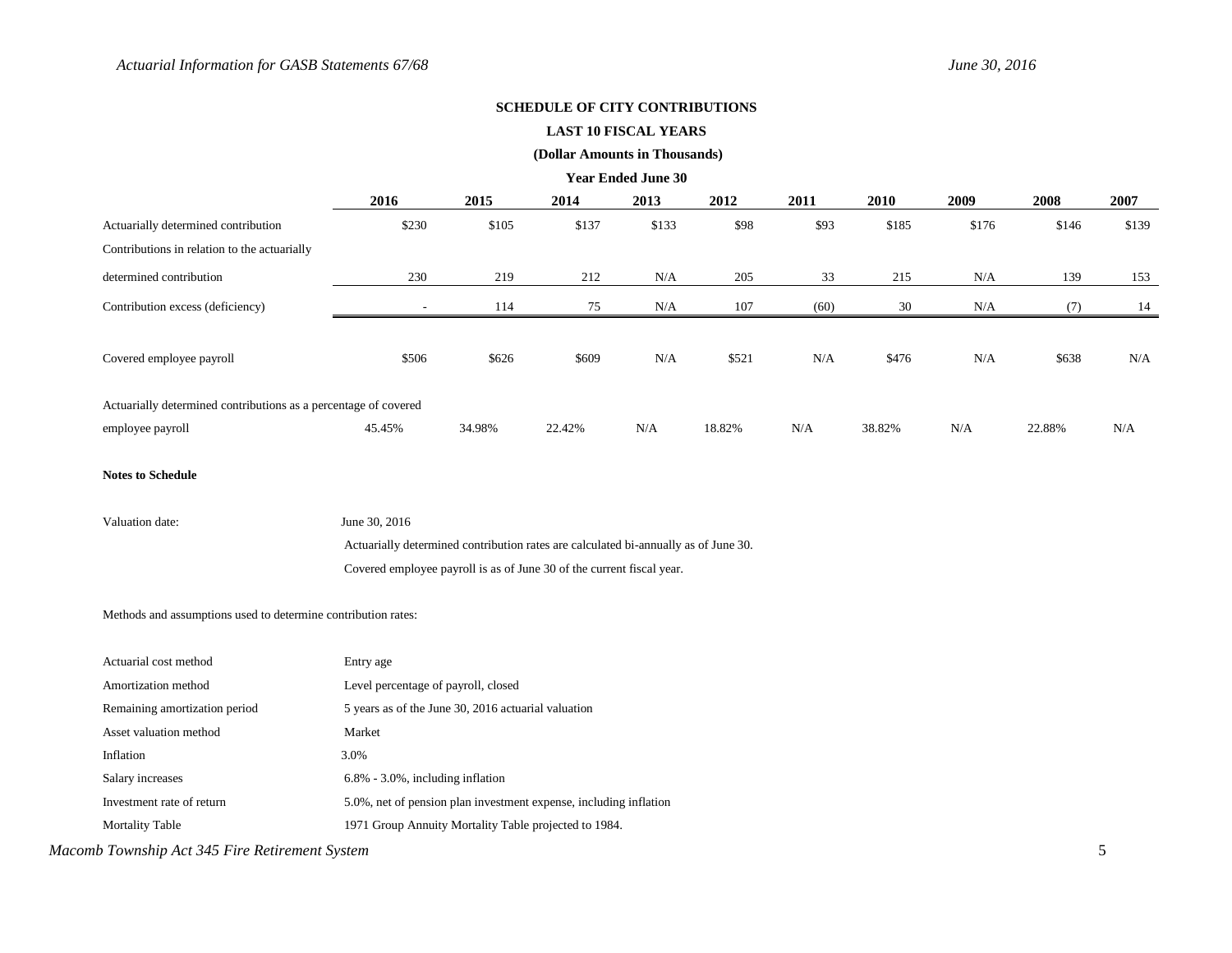# **Projection of Total Contributions\***

| Year Beg.<br>7/1 | Projected<br><b>Entry Age</b><br><b>AAL</b> | Projected<br><b>Funding</b><br>Value of<br><b>Assets</b> | <b>UAAL</b> | 5 Year Closed<br><b>Amortization</b> | Projected<br><b>Employer</b><br><b>Normal Cost</b> | <b>Employer</b><br>Contribution | <b>Employee</b><br>Contribution | <b>Total</b><br><b>Contributions</b> |
|------------------|---------------------------------------------|----------------------------------------------------------|-------------|--------------------------------------|----------------------------------------------------|---------------------------------|---------------------------------|--------------------------------------|
| 2016             | \$2,475,492                                 | \$2,461,901                                              | \$13,591    | \$2,851                              | \$75,813                                           | \$78,664                        | \$27,008                        | \$105,672                            |
| 2017             | 2,462,878                                   | 2,523,571                                                | (60, 693)   | (15,764)                             | 77,410                                             | 61,646                          | 27,538                          | 89,184                               |
| 2018             | 2,532,625                                   | 2,571,951                                                | (39, 326)   | (13, 490)                            | 79,471                                             | 65,981                          | 28,187                          | 94,168                               |
| 2019             | 2,609,948                                   | 2,628,426                                                | (18, 478)   | (9, 418)                             | 82,054                                             | 72,636                          | 28,950                          | 101,586                              |
| 2020             | 2,695,608                                   | 2,695,574                                                | 34          | 34                                   | 84,592                                             | 84,626                          | 29,698                          | 114,324                              |
| 2021             | 2,790,548                                   | 2,779,960                                                | 10,588      | 10,690                               | 88,311                                             | 99,001                          | 26,476                          | 125,477                              |
| 2022             | 2,892,473                                   | 2,880,772                                                | 11,701      | 11,814                               | 90,971                                             | 102,785                         | 27,256                          | 130,041                              |
| 2023             | 3,005,043                                   | 2,992,403                                                | 12,640      | 12,762                               | 93,631                                             | 106,393                         | 28,034                          | 134,427                              |
| 2024             | 3,128,546                                   | 3,114,942                                                | 13,604      | 13,735                               | 96,214                                             | 109,949                         | 28,787                          | 138,736                              |
| 2025             | 3,263,301                                   | 3,248,748                                                | 14,553      | 14,693                               | 98,565                                             | 113,258                         | 29,476                          | 142,734                              |
| 2026             | 3,409,917                                   | 3,394,475                                                | 15,442      | 15,591                               | 87,529                                             | 103,120                         | 26,169                          | 129,289                              |
| 2027             | 3,532,214                                   | 3,513,227                                                | 18,987      | 19,170                               | 89,642                                             | 108,812                         | 26,776                          | 135,588                              |
| 2028             | 3,666,015                                   | 3,646,054                                                | 19,961      | 20,154                               | 91,675                                             | 111,829                         | 27,352                          | 139,181                              |
| 2029             | 3,811,318                                   | 3,790,460                                                | 20,858      | 21,059                               | 93,617                                             | 114,676                         | 27,902                          | 142,578                              |
| 2030             | 3,968,935                                   | 3,947,193                                                | 21,742      | 21,952                               | 83,148                                             | 105,100                         | 23,802                          | 128,902                              |
| 2031             | 4,092,106                                   | 4,065,204                                                | 26,902      | 27,162                               | 84,502                                             | 111,664                         | 24,178                          | 135,842                              |
| 2032             | 4,226,030                                   | 4,198,134                                                | 27,896      | 28,165                               | 65,054                                             | 93,219                          | 17,037                          | 110,256                              |
| 2033             | 4,284,453                                   | 4,247,235                                                | 37,218      | 37,577                               | 66,113                                             | 103,690                         | 17,312                          | 121,002                              |
| 2034             | 4,351,677                                   | 4,313,318                                                | 38,359      | 38,729                               | 43,361                                             | 82,090                          | 10,685                          | 92,775                               |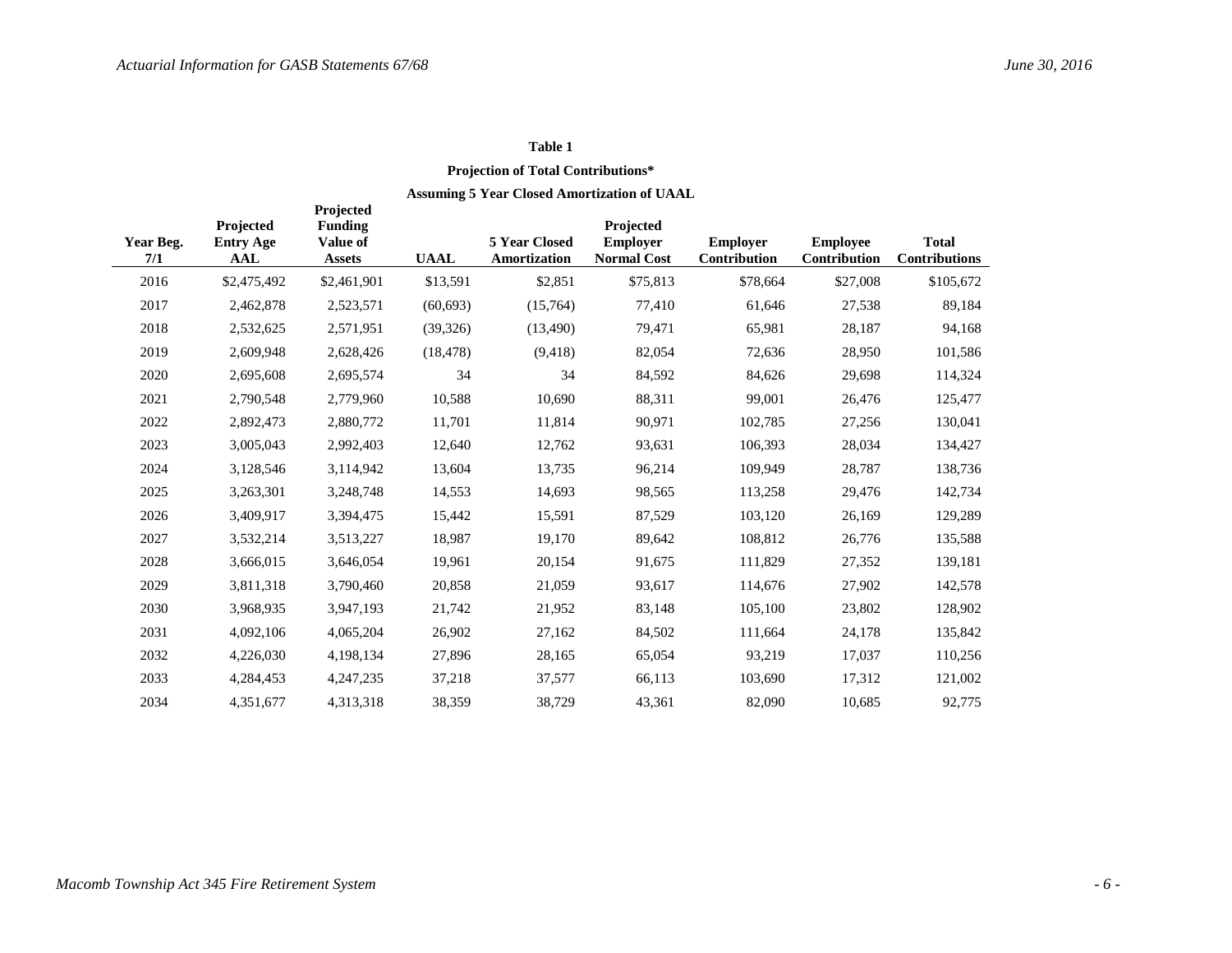### **(Continued)**

### **Projection of Total Contributions\***

| Year Beg.<br>7/1 | Projected<br><b>Entry Age</b><br><b>AAL</b> | Projected<br>Funding<br>Value of<br><b>Assets</b> | <b>UAAL</b> | 5 Year Closed<br>Amortization | Projected<br><b>Employer</b><br><b>Normal Cost</b> | <b>Employer</b><br>Contribution | <b>Employee</b><br>Contribution | <b>Total</b><br><b>Contributions</b> |
|------------------|---------------------------------------------|---------------------------------------------------|-------------|-------------------------------|----------------------------------------------------|---------------------------------|---------------------------------|--------------------------------------|
| 2035             | \$4,337,314                                 | \$4,289,175                                       | \$48,139    | \$48,603                      | \$22,419                                           | \$71,022                        | \$5,796                         | \$76,818                             |
| 2036             | 4,253,666                                   | 4,196,977                                         | 56,689      | 57,236                        | 22,741                                             | 79,977                          | 5,879                           | 85,856                               |
| 2037             | 4,173,593                                   | 4,115,763                                         | 57,830      | 58,388                        | 23,050                                             | 81,438                          | 5,959                           | 87,397                               |
| 2038             | 4,097,418                                   | 4,038,874                                         | 58,544      | 59,109                        | 23,347                                             | 82,456                          | 6,036                           | 88,492                               |
| 2039             | 4,025,417                                   | 3,966,537                                         | 58,880      | 59,448                        | 23,629                                             | 83,077                          | 6,109                           | 89,186                               |
| 2040             | 3,957,811                                   | 3,899,016                                         | 58,795      | 59,362                        |                                                    | 59,362                          |                                 | 59,362                               |
| 2041             | 3,793,688                                   | 3,724,617                                         | 69,071      | 69,737                        |                                                    | 69,737                          |                                 | 69,737                               |
| 2042             | 3,630,793                                   | 3,561,951                                         | 68,842      | 69,506                        |                                                    | 69,506                          |                                 | 69,506                               |
| 2043             | 3,469,220                                   | 3,401,041                                         | 68,179      | 68,837                        |                                                    | 68,837                          |                                 | 68,837                               |
| 2044             | 3,309,021                                   | 3,241,705                                         | 67,316      | 67,965                        |                                                    | 67,965                          |                                 | 67,965                               |
| 2045             | 3,150,231                                   | 3,083,851                                         | 66,380      | 67,020                        |                                                    | 67,020                          |                                 | 67,020                               |
| 2046             | 2,992,876                                   | 2,927,394                                         | 65,482      | 66,114                        |                                                    | 66,114                          | $\overline{\phantom{a}}$        | 66,114                               |
| 2047             | 2,836,964                                   | 2,772,253                                         | 64,711      | 65,335                        |                                                    | 65,335                          | $\overline{a}$                  | 65,335                               |
| 2048             | 2,682,517                                   | 2,618,352                                         | 64,165      | 64,784                        |                                                    | 64,784                          | $\overline{a}$                  | 64,784                               |
| 2049             | 2,529,565                                   | 2,465,679                                         | 63,886      | 64,502                        | $\overline{\phantom{a}}$                           | 64,502                          | ÷,                              | 64,502                               |
| 2050             | 2,378,174                                   | 2,314,260                                         | 63,914      | 64,531                        | $\overline{a}$                                     | 64,531                          | $\overline{a}$                  | 64,531                               |
| 2051             | 2,228,477                                   | 2,164,202                                         | 64,275      | 64,895                        |                                                    | 64,895                          |                                 | 64,895                               |
| 2052             | 2,080,686                                   | 2,015,713                                         | 64,973      | 65,600                        |                                                    | 65,600                          |                                 | 65,600                               |
| 2053             | 1,935,090                                   | 1,869,120                                         | 65,970      | 66,606                        |                                                    | 66,606                          |                                 | 66,606                               |
| 2054             | 1,792,034                                   | 1,724,846                                         | 67,188      | 67,836                        |                                                    | 67,836                          |                                 | 67,836                               |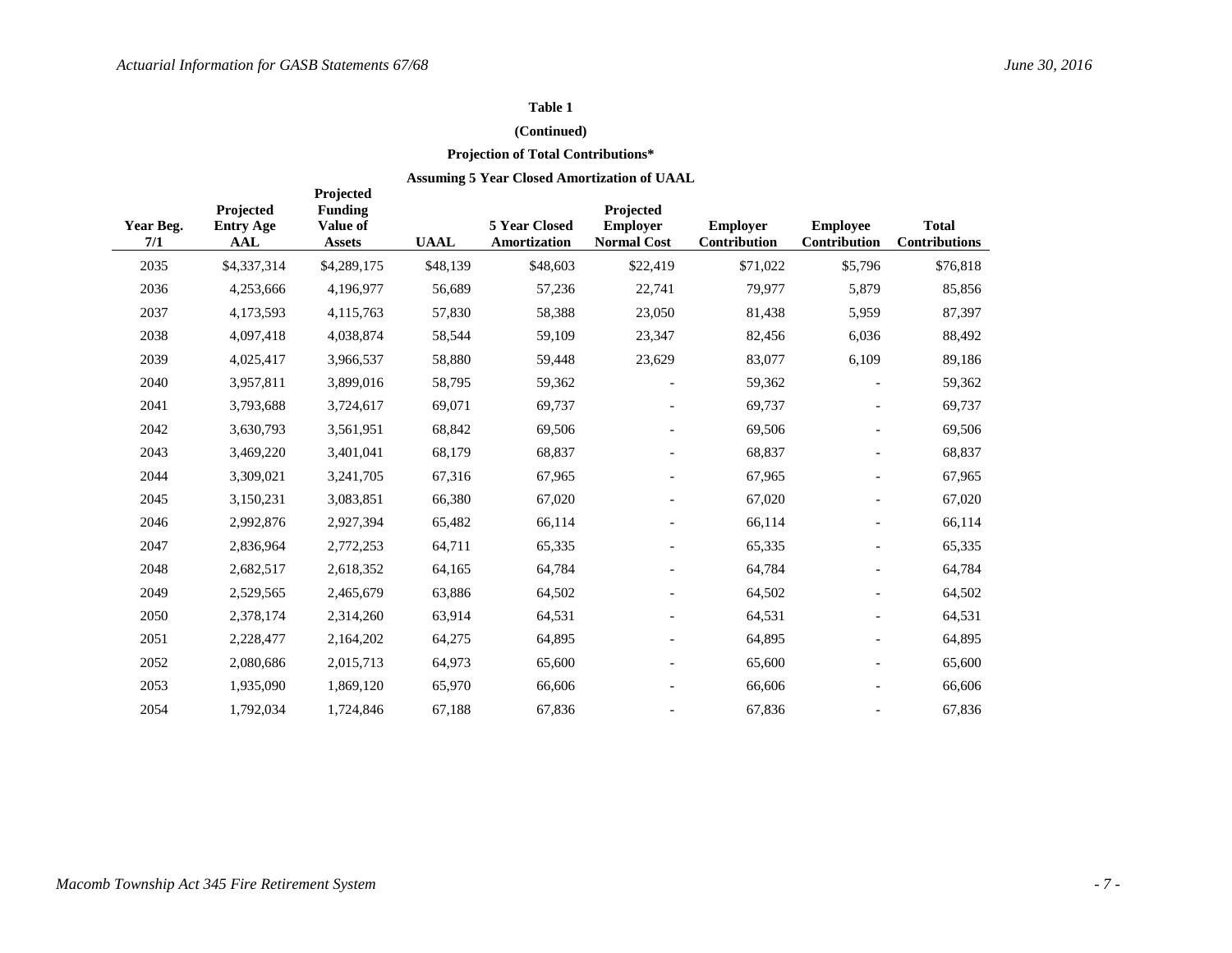#### **(Continued)**

# **Projection of Total Contributions\***

| Year Beg.<br>7/1 | Projected<br><b>Entry Age</b><br><b>AAL</b> | Projected<br><b>Funding</b><br>Value of<br><b>Assets</b> | <b>UAAL</b> | 5 Year Closed<br><b>Amortization</b> | Projected<br><b>Employer</b><br><b>Normal Cost</b> | <b>Employer</b><br>Contribution | <b>Employee</b><br>Contribution | <b>Total</b><br><b>Contributions</b> |
|------------------|---------------------------------------------|----------------------------------------------------------|-------------|--------------------------------------|----------------------------------------------------|---------------------------------|---------------------------------|--------------------------------------|
| 2055             | \$1,651,935                                 | \$1,583,387                                              | \$68,548    | \$69,209                             | $\mathsf{\$}$ -                                    | \$69,209                        | $\mathsf{\$}$ -                 | \$69,209                             |
| 2056             | 1,515,252                                   | 1,445,313                                                | 69,939      | 70,614                               |                                                    | 70,614                          |                                 | 70,614                               |
| 2057             | 1,382,487                                   | 1,311,240                                                | 71,247      | 71,934                               |                                                    | 71,934                          |                                 | 71,934                               |
| 2058             | 1,254,171                                   | 1,181,805                                                | 72,366      | 73,064                               |                                                    | 73,064                          |                                 | 73,064                               |
| 2059             | 1,130,855                                   | 1,057,656                                                | 73,199      | 73,905                               |                                                    | 73,905                          |                                 | 73,905                               |
| 2060             | 1,013,058                                   | 939,436                                                  | 73,622      | 74,332                               |                                                    | 74,332                          |                                 | 74,332                               |
| 2061             | 901,281                                     | 827,731                                                  | 73,550      | 74,260                               |                                                    | 74,260                          |                                 | 74,260                               |
| 2062             | 795,961                                     | 723,067                                                  | 72,894      | 73,597                               |                                                    | 73,597                          |                                 | 73,597                               |
| 2063             | 697,478                                     | 625,877                                                  | 71,601      | 72,292                               |                                                    | 72,292                          |                                 | 72,292                               |
| 2064             | 606,135                                     | 536,488                                                  | 69,647      | 70,319                               |                                                    | 70,319                          |                                 | 70,319                               |
| 2065             | 522,138                                     | 455,114                                                  | 67,024      | 67,671                               |                                                    | 67,671                          |                                 | 67,671                               |
| 2066             | 445,598                                     | 381,821                                                  | 63,777      | 64,392                               |                                                    | 64,392                          | $\blacksquare$                  | 64,392                               |
| 2067             | 376,517                                     | 316,551                                                  | 59,966      | 60,544                               |                                                    | 60,544                          |                                 | 60,544                               |
| 2068             | 314,797                                     | 259,100                                                  | 55,697      | 56,234                               |                                                    | 56,234                          |                                 | 56,234                               |
| 2069             | 260,245                                     | 209,159                                                  | 51,086      | 51,579                               |                                                    | 51,579                          | $\blacksquare$                  | 51,579                               |
| 2070             | 212,590                                     | 166,313                                                  | 46,277      | 46,723                               |                                                    | 46,723                          |                                 | 46,723                               |
| 2071             | 171,468                                     | 130,084                                                  | 41,384      | 41,783                               |                                                    | 41,783                          |                                 | 41,783                               |
| 2072             | 136,451                                     | 99,928                                                   | 36,523      | 36,875                               |                                                    | 36,875                          |                                 | 36,875                               |
| 2073             | 107,039                                     | 75,245                                                   | 31,794      | 32,101                               |                                                    | 32,101                          | $\overline{a}$                  | 32,101                               |
| 2074             | 82,694                                      | 55,397                                                   | 27,297      | 27,560                               |                                                    | 27,560                          |                                 | 27,560                               |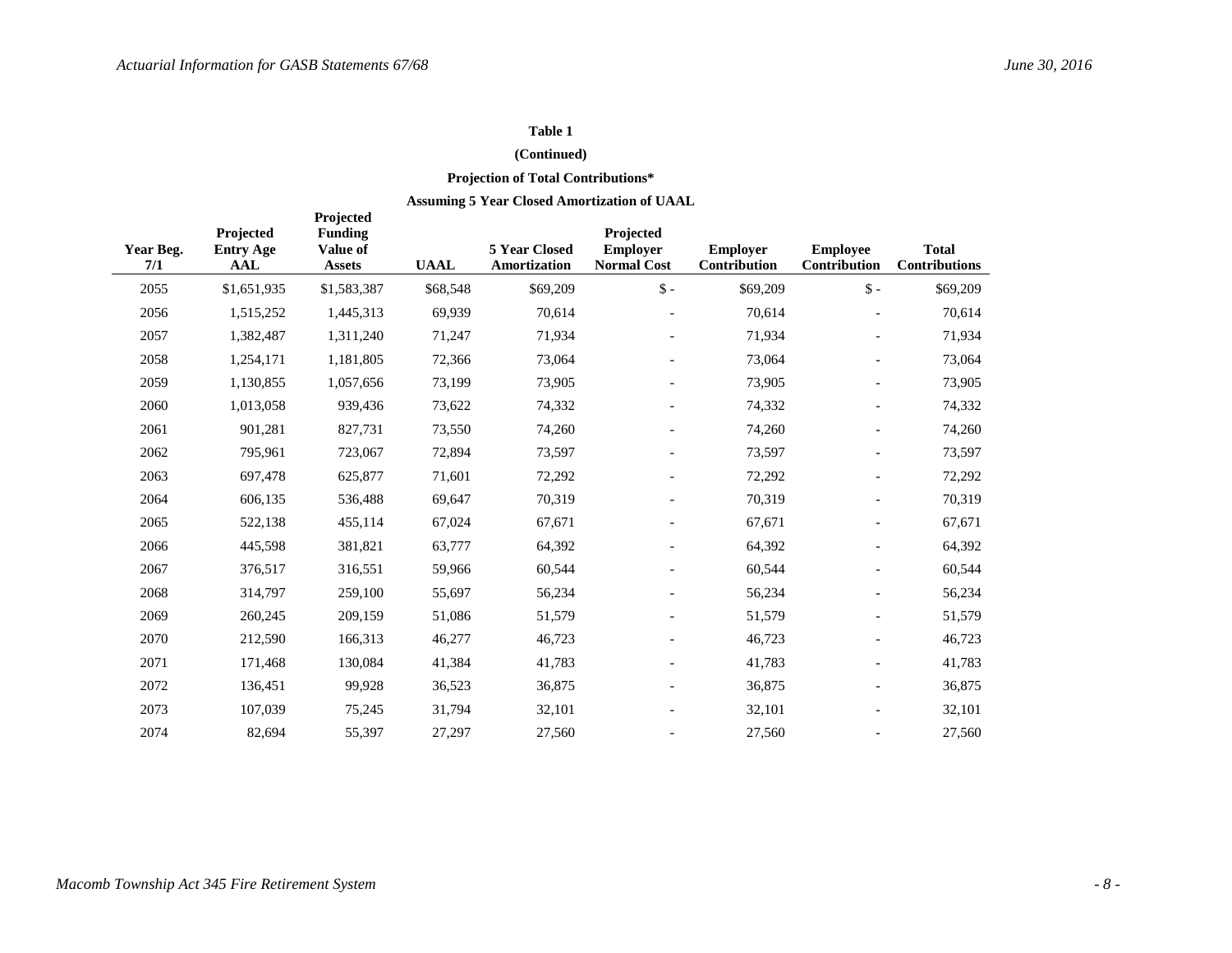#### **(Continued)**

# **Projection of Total Contributions\***

| Year Beg.<br>7/1 | Projected<br><b>Entry Age</b><br><b>AAL</b> | Projected<br><b>Funding</b><br>Value of<br><b>Assets</b> | <b>UAAL</b>              | 5 Year Closed<br>Amortization | Projected<br><b>Employer</b><br><b>Normal Cost</b> | <b>Employer</b><br>Contribution | <b>Employee</b><br>Contribution | <b>Total</b><br><b>Contributions</b> |
|------------------|---------------------------------------------|----------------------------------------------------------|--------------------------|-------------------------------|----------------------------------------------------|---------------------------------|---------------------------------|--------------------------------------|
| 2075             | \$62,848                                    | \$39,750                                                 | \$23,098                 | \$23,321                      | $\mathsf{\$}$ -                                    | \$23,321                        | $\$ -                           | \$23,321                             |
| 2076             | 46,928                                      | 27,673                                                   | 19,255                   | 19,441                        | $\overline{a}$                                     | 19,441                          | $\overline{\phantom{a}}$        | 19,441                               |
| 2077             | 34,371                                      | 18,562                                                   | 15,809                   | 15,962                        |                                                    | 15,962                          |                                 | 15,962                               |
| 2078             | 24,645                                      | 11,865                                                   | 12,780                   | 12,903                        |                                                    | 12,903                          |                                 | 12,903                               |
| 2079             | 17,269                                      | 7,087                                                    | 10,182                   | 10,280                        |                                                    | 10,280                          |                                 | 10,280                               |
| 2080             | 11,801                                      | 3,813                                                    | 7,988                    | 8,065                         |                                                    | 8,065                           |                                 | 8,065                                |
| 2081             | 7,851                                       | 1,676                                                    | 6,175                    | 6,235                         |                                                    | 6,235                           |                                 | 6,235                                |
| 2082             | 5,068                                       | 379                                                      | 4,689                    | 4,734                         |                                                    | 4,734                           |                                 | 4,734                                |
| 2083             | 3,160                                       | $\overline{\phantom{0}}$                                 | 3,160                    | 3,190                         |                                                    | 3,190                           |                                 | 3,190                                |
| 2084             | 1,894                                       | $\overline{\phantom{a}}$                                 | 1,894                    | 1,912                         |                                                    | 1,912                           |                                 | 1,912                                |
| 2085             | 1,085                                       | $\overline{\phantom{a}}$                                 | 1,085                    | 1,095                         |                                                    | 1,095                           |                                 | 1,095                                |
| 2086             | 587                                         | $\overline{\phantom{a}}$                                 | 587                      | 593                           | $\overline{\phantom{a}}$                           | 593                             |                                 | 593                                  |
| 2087             | 298                                         |                                                          | 298                      | 301                           |                                                    | 301                             |                                 | 301                                  |
| 2088             | 139                                         | $\overline{a}$                                           | 139                      | 140                           | $\overline{a}$                                     | 140                             | $\overline{a}$                  | 140                                  |
| 2089             | 59                                          |                                                          | 59                       | 60                            |                                                    | 60                              |                                 | 60                                   |
| 2090             | 22                                          |                                                          | 22                       | 22                            |                                                    | 22                              |                                 | 22                                   |
| 2091             | $\overline{7}$                              | $\overline{a}$                                           | $\boldsymbol{7}$         | $\overline{7}$                |                                                    | $\tau$                          |                                 | 7                                    |
| 2092             | $\mathbf{2}$                                |                                                          | $\sqrt{2}$               | $\overline{2}$                |                                                    | 2                               |                                 | $\mathbf{2}$                         |
| 2093             | $\overline{\phantom{a}}$                    | $\overline{\phantom{a}}$                                 | $\overline{\phantom{a}}$ | $\overline{\phantom{a}}$      | $\overline{\phantom{a}}$                           |                                 |                                 |                                      |
| 2094             |                                             |                                                          |                          |                               |                                                    |                                 |                                 |                                      |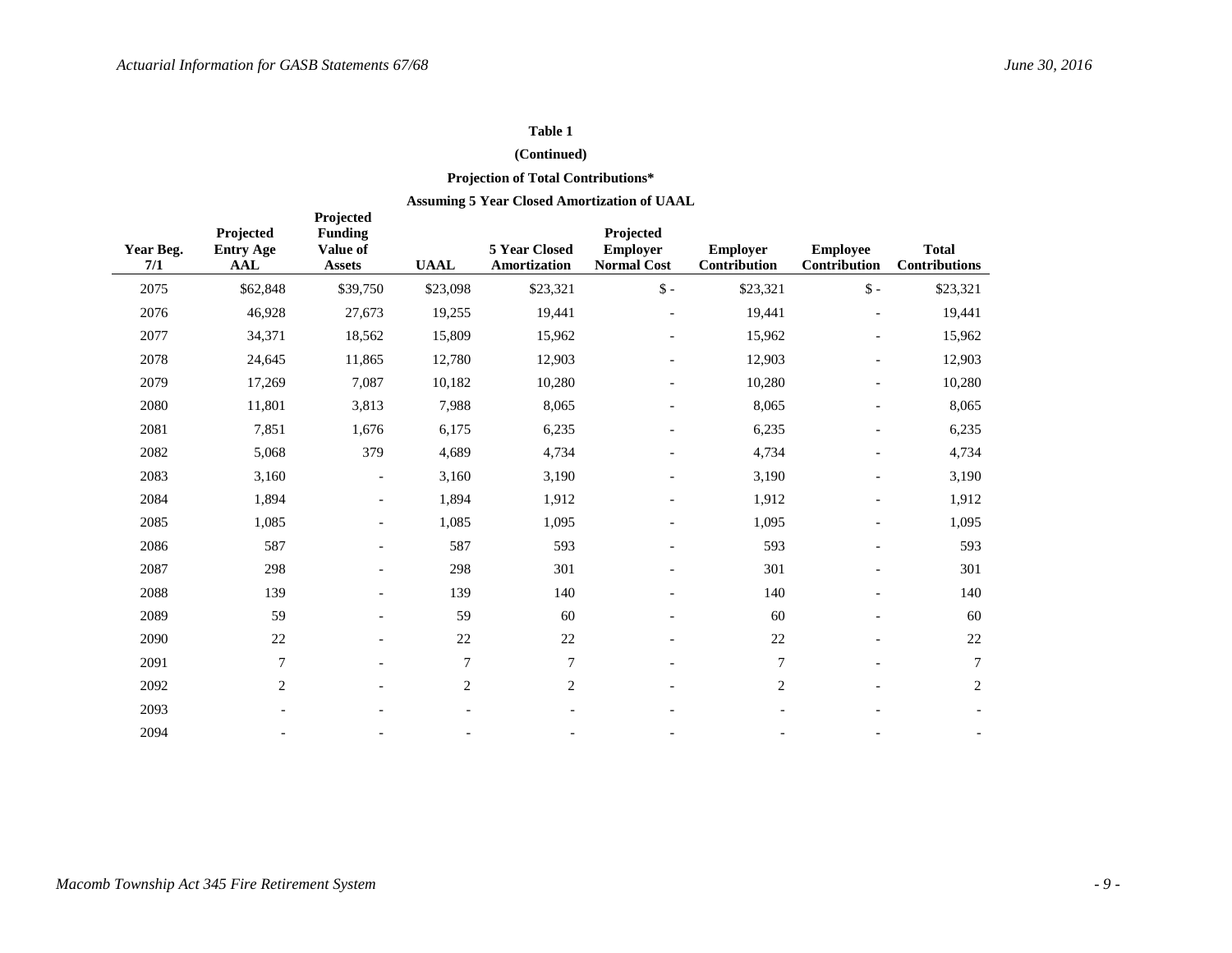### **(Continued)**

#### **Projection of Total Contributions\***

#### **Assuming 5 Year Closed Amortization of UAAL**

| Year Beg.<br>7/1 | Projected<br><b>Entry Age</b><br><b>AAL</b> | Projected<br><b>Funding</b><br>Value of<br><b>Assets</b> | <b>UAAL</b>    | 5 Year Closed<br>Amortization | Projected<br><b>Employer</b><br>Normal Cost | <b>Employer</b><br>Contribution | <b>Employee</b><br>Contribution | <b>Total</b><br><b>Contributions</b> |
|------------------|---------------------------------------------|----------------------------------------------------------|----------------|-------------------------------|---------------------------------------------|---------------------------------|---------------------------------|--------------------------------------|
| 2095             | $\mathsf{\$}$ -                             | $\mathsf{S}$ -                                           | $\mathbb{S}$ - | $\$\$ -                       | $\mathbb{S}$ -                              | $\$ -                           | $\mathbb{S}$ -                  | $\mathsf{\$}$ -                      |
| 2096             |                                             |                                                          |                |                               |                                             |                                 |                                 |                                      |
| 2097             |                                             |                                                          |                |                               |                                             |                                 |                                 |                                      |
| 2098             |                                             |                                                          |                |                               |                                             |                                 |                                 |                                      |
| 2099             |                                             |                                                          |                |                               |                                             |                                 |                                 |                                      |
| 2100             |                                             |                                                          |                |                               |                                             |                                 |                                 |                                      |
| 2101             |                                             |                                                          |                |                               |                                             |                                 |                                 |                                      |
| 2102             |                                             |                                                          |                |                               |                                             |                                 |                                 |                                      |
| 2103             |                                             |                                                          |                |                               |                                             |                                 |                                 |                                      |
| 2104             |                                             |                                                          |                |                               |                                             |                                 |                                 |                                      |
| 2105             |                                             |                                                          |                |                               |                                             |                                 |                                 |                                      |
| 2106             |                                             |                                                          |                |                               |                                             |                                 |                                 |                                      |
| 2107             |                                             |                                                          |                |                               |                                             |                                 |                                 |                                      |
| 2108             |                                             |                                                          |                |                               |                                             |                                 |                                 |                                      |
| 2109             |                                             |                                                          |                |                               |                                             |                                 |                                 |                                      |
| 2110             |                                             |                                                          |                |                               |                                             |                                 |                                 |                                      |
| 2111             |                                             |                                                          |                |                               |                                             |                                 |                                 |                                      |
| 2112             |                                             |                                                          |                |                               |                                             |                                 |                                 |                                      |
| 2113             |                                             |                                                          |                |                               |                                             |                                 |                                 |                                      |
| 2114             |                                             |                                                          |                |                               |                                             |                                 |                                 |                                      |
| 2115             |                                             |                                                          |                |                               |                                             |                                 |                                 |                                      |

\*The Projection of Contributions uses the plan's actuarial valuation interest and mortality assumptions.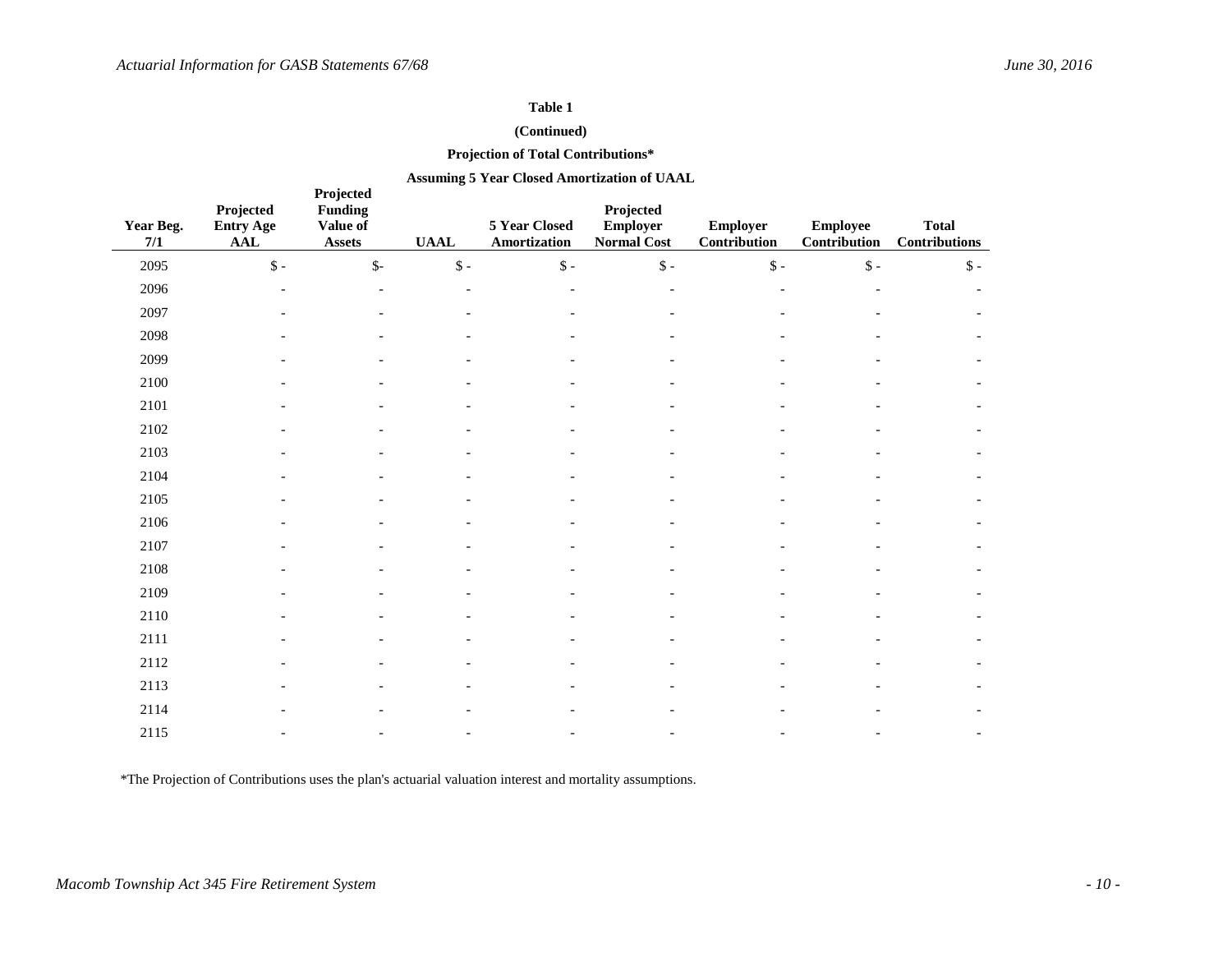| Year Beg.<br>7/1 | Projected<br><b>Beginning</b><br><b>Fiduciary Net</b><br><b>Position</b><br>(a) | <b>Projected Total</b><br>Contributions*<br>(b) | <b>Projected Benefit</b><br>Payments**<br>(c) | Projected<br>Administrative<br>Expense***<br>(d) | Projected<br><b>Investment</b><br>Earnings****<br>(e) | <b>Projected Fiduciary</b><br><b>Ending Net Position</b><br>$(a)+(b)+(c)+(d)+(e)$ |
|------------------|---------------------------------------------------------------------------------|-------------------------------------------------|-----------------------------------------------|--------------------------------------------------|-------------------------------------------------------|-----------------------------------------------------------------------------------|
| 2016             | \$2,461,901                                                                     | \$105,672                                       | \$(159,987)                                   | \$(5,612)                                        | \$121,597                                             | \$2,523,571                                                                       |
| 2017             | 2,523,571                                                                       | 89,184                                          | (159, 490)                                    | (5,595)                                          | 124,281                                               | 2,571,951                                                                         |
| 2018             | 2,571,951                                                                       | 94,168                                          | (158, 955)                                    | (5,576)                                          | 126,838                                               | 2,628,426                                                                         |
| 2019             | 2,628,426                                                                       | 101,586                                         | (158, 724)                                    | (5,568)                                          | 129,854                                               | 2,695,574                                                                         |
| 2020             | 2,695,574                                                                       | 114,324                                         | (157, 948)                                    | (5,540)                                          | 133,550                                               | 2,779,960                                                                         |
| 2021             | 2,779,960                                                                       | 125,477                                         | (157, 217)                                    | (5,515)                                          | 138,067                                               | 2,880,772                                                                         |
| 2022             | 2,880,772                                                                       | 130,041                                         | (156, 180)                                    | (5,478)                                          | 143,248                                               | 2,992,403                                                                         |
| 2023             | 2,992,403                                                                       | 134,427                                         | (155, 397)                                    | (5,451)                                          | 148,960                                               | 3,114,942                                                                         |
| 2024             | 3,114,942                                                                       | 138,736                                         | (154, 715)                                    | (5, 427)                                         | 155,212                                               | 3,248,748                                                                         |
| 2025             | 3,248,748                                                                       | 142,734                                         | (153, 647)                                    | (5,390)                                          | 162,030                                               | 3,394,475                                                                         |
| 2026             | 3,394,475                                                                       | 129,289                                         | (172, 951)                                    | (6,067)                                          | 168,481                                               | 3,513,227                                                                         |
| 2027             | 3,513,227                                                                       | 135,588                                         | (171, 367)                                    | (6,011)                                          | 174,617                                               | 3,646,054                                                                         |
| 2028             | 3,646,054                                                                       | 139,181                                         | (170, 183)                                    | (5,970)                                          | 181,378                                               | 3,790,460                                                                         |
| 2029             | 3,790,460                                                                       | 142,578                                         | (168, 652)                                    | (5,916)                                          | 188,723                                               | 3,947,193                                                                         |
| 2030             | 3,947,193                                                                       | 128,902                                         | (199, 323)                                    | (6,992)                                          | 195,424                                               | 4,065,204                                                                         |
| 2031             | 4,065,204                                                                       | 135,842                                         | (197, 528)                                    | (6,929)                                          | 201,545                                               | 4,198,134                                                                         |
| 2032             | 4,198,134                                                                       | 110,256                                         | (258,087)                                     | (9,053)                                          | 205,985                                               | 4,247,235                                                                         |
| 2033             | 4,247,235                                                                       | 121,002                                         | (254, 776)                                    | (8,937)                                          | 208,794                                               | 4,313,318                                                                         |
| 2034             | 4,313,318                                                                       | 92,775                                          | (315, 662)                                    | (11,073)                                         | 209,817                                               | 4,289,175                                                                         |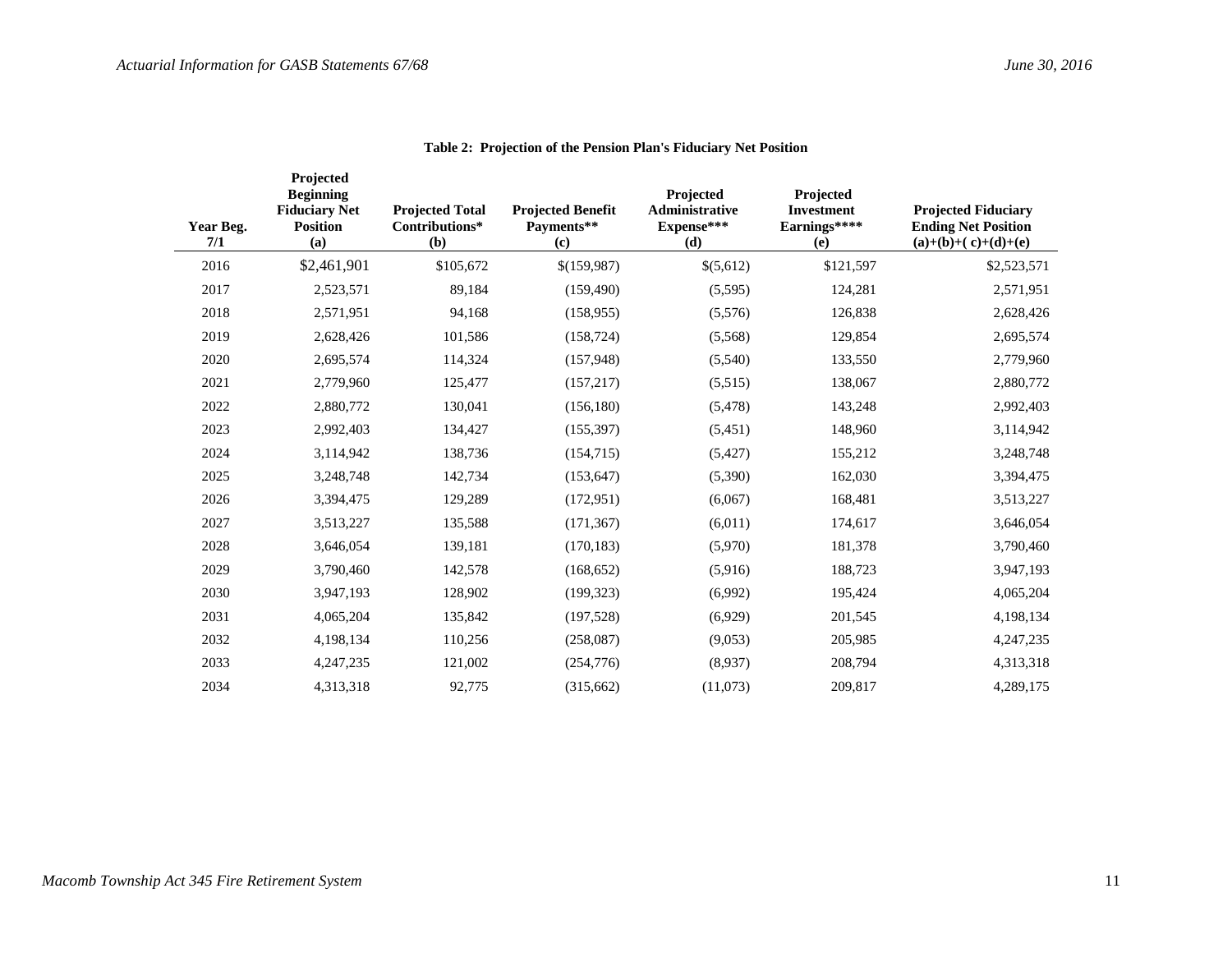| Year Beg.<br>7/1 | Projected<br><b>Beginning</b><br><b>Fiduciary Net</b><br><b>Position</b><br>(a) | <b>Projected Total</b><br>Contributions*<br>(b) | <b>Projected Benefit</b><br>Payments**<br>(c) | Projected<br><b>Administrative</b><br>Expense***<br>(d) | Projected<br><b>Investment</b><br>Earnings****<br>(e) | <b>Projected Fiduciary</b><br><b>Ending Net Position</b><br>$(a)+(b)+(c)+(d)+(e)$ |
|------------------|---------------------------------------------------------------------------------|-------------------------------------------------|-----------------------------------------------|---------------------------------------------------------|-------------------------------------------------------|-----------------------------------------------------------------------------------|
| 2035             | \$4,289,175                                                                     | \$76,818                                        | \$(363,253)                                   | \$(12,742)                                              | \$206,979                                             | \$4,196,977                                                                       |
| 2036             | 4,196,977                                                                       | 85,856                                          | (357, 287)                                    | (12, 533)                                               | 202,750                                               | 4,115,763                                                                         |
| 2037             | 4,115,763                                                                       | 87,397                                          | (350, 872)                                    | (12,308)                                                | 198,894                                               | 4,038,874                                                                         |
| 2038             | 4,038,874                                                                       | 88,492                                          | (344, 016)                                    | (12,067)                                                | 195,254                                               | 3,966,537                                                                         |
| 2039             | 3,966,537                                                                       | 89,186                                          | (336,738)                                     | (11, 812)                                               | 191,843                                               | 3,899,016                                                                         |
| 2040             | 3,899,016                                                                       | 59,362                                          | (405, 480)                                    | (14,223)                                                | 185,942                                               | 3,724,617                                                                         |
| 2041             | 3,724,617                                                                       | 69,737                                          | (396, 225)                                    | (13,899)                                                | 177,721                                               | 3,561,951                                                                         |
| 2042             | 3,561,951                                                                       | 69,506                                          | (386, 681)                                    | (13, 564)                                               | 169,829                                               | 3,401,041                                                                         |
| 2043             | 3,401,041                                                                       | 68,837                                          | (376,968)                                     | (13,223)                                                | 162,018                                               | 3,241,705                                                                         |
| 2044             | 3,241,705                                                                       | 67,965                                          | (367, 220)                                    | (12, 881)                                               | 154,282                                               | 3,083,851                                                                         |
| 2045             | 3,083,851                                                                       | 67,020                                          | (357, 551)                                    | (12, 542)                                               | 146,616                                               | 2,927,394                                                                         |
| 2046             | 2,927,394                                                                       | 66,114                                          | (348,062)                                     | (12,209)                                                | 139,016                                               | 2,772,253                                                                         |
| 2047             | 2,772,253                                                                       | 65,335                                          | (338, 829)                                    | (11, 885)                                               | 131,478                                               | 2,618,352                                                                         |
| 2048             | 2,618,352                                                                       | 64,784                                          | (329, 886)                                    | (11,572)                                                | 124,001                                               | 2,465,679                                                                         |
| 2049             | 2,465,679                                                                       | 64,502                                          | (321, 237)                                    | (11,268)                                                | 116,584                                               | 2,314,260                                                                         |
| 2050             | 2,314,260                                                                       | 64,531                                          | (312, 846)                                    | (10, 974)                                               | 109,231                                               | 2,164,202                                                                         |
| 2051             | 2,164,202                                                                       | 64,895                                          | (304, 647)                                    | (10,686)                                                | 101,949                                               | 2,015,713                                                                         |
| 2052             | 2,015,713                                                                       | 65,600                                          | (296, 543)                                    | (10, 402)                                               | 94,752                                                | 1,869,120                                                                         |
| 2053             | 1,869,120                                                                       | 66,606                                          | (288, 421)                                    | (10, 117)                                               | 87,658                                                | 1,724,846                                                                         |
| 2054             | 1,724,846                                                                       | 67,836                                          | (280, 157)                                    | (9,827)                                                 | 80,689                                                | 1,583,387                                                                         |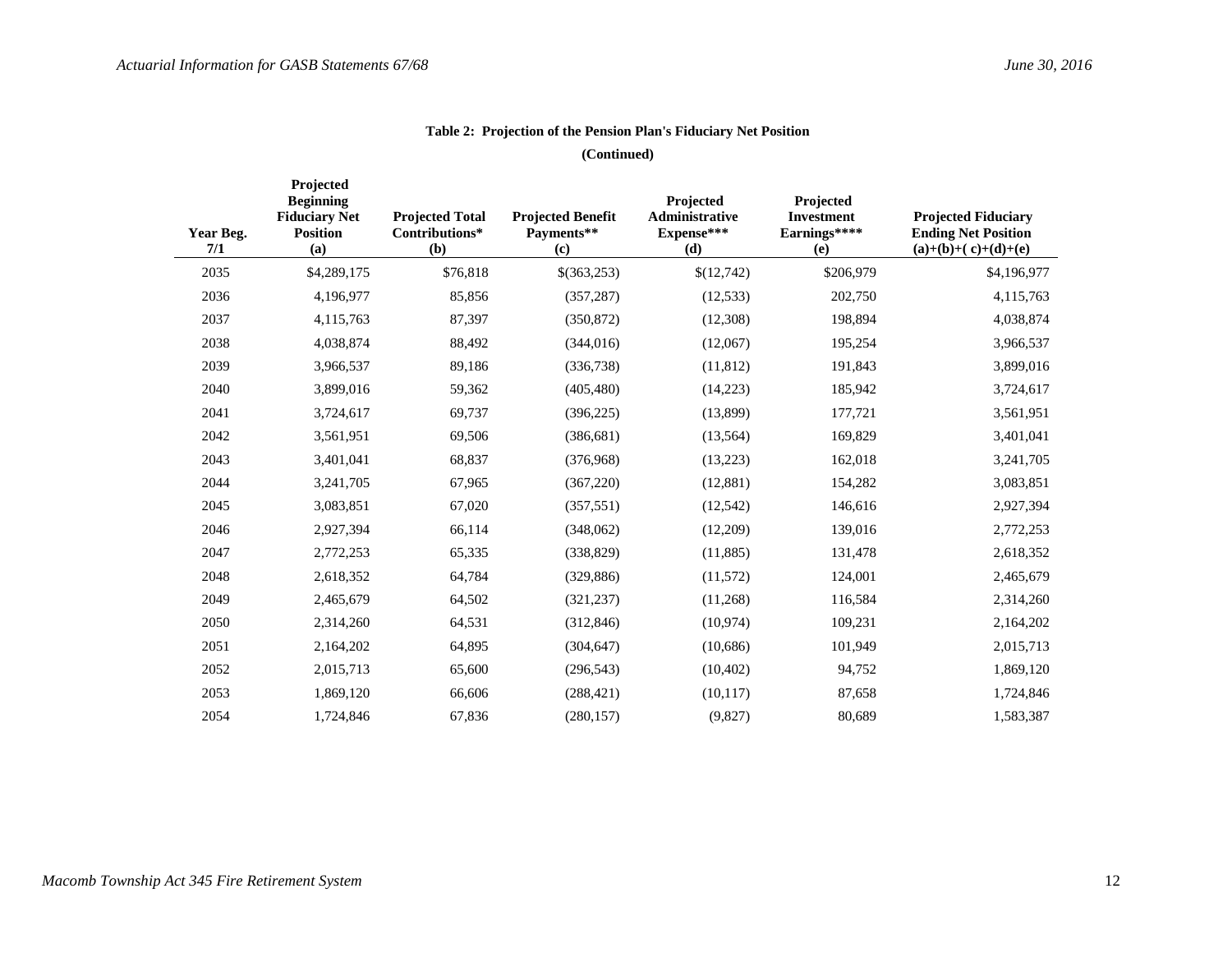| Year Beg.<br>7/1 | Projected<br><b>Beginning</b><br><b>Fiduciary Net</b><br><b>Position</b><br>(a) | <b>Projected Total</b><br>Contributions*<br>(b) | <b>Projected Benefit</b><br>Payments**<br>(c) | Projected<br>Administrative<br>Expense***<br>(d) | Projected<br><b>Investment</b><br>Earnings****<br>(e) | <b>Projected Fiduciary</b><br><b>Ending Net Position</b><br>$(a)+(b)+(c)+(d)+(e)$ |
|------------------|---------------------------------------------------------------------------------|-------------------------------------------------|-----------------------------------------------|--------------------------------------------------|-------------------------------------------------------|-----------------------------------------------------------------------------------|
| 2055             | \$1,583,387                                                                     | \$69,209                                        | \$(271,626)                                   | \$(9,528)                                        | \$73,871                                              | \$1,445,313                                                                       |
| 2056             | 1,445,313                                                                       | 70,614                                          | (262,705)                                     | (9,215)                                          | 67,233                                                | 1,311,240                                                                         |
| 2057             | 1,311,240                                                                       | 71,934                                          | (253,290)                                     | (8, 885)                                         | 60,806                                                | 1,181,805                                                                         |
| 2058             | 1,181,805                                                                       | 73,064                                          | (243,300)                                     | (8,534)                                          | 54,621                                                | 1,057,656                                                                         |
| 2059             | 1,057,656                                                                       | 73,905                                          | (232, 673)                                    | (8,162)                                          | 48,710                                                | 939,436                                                                           |
| 2060             | 939,436                                                                         | 74,332                                          | (221, 374)                                    | (7,765)                                          | 43,102                                                | 827,731                                                                           |
| 2061             | 827,731                                                                         | 74,260                                          | (209, 403)                                    | (7, 345)                                         | 37,824                                                | 723,067                                                                           |
| 2062             | 723,067                                                                         | 73,597                                          | (196, 785)                                    | (6,903)                                          | 32,901                                                | 625,877                                                                           |
| 2063             | 625,877                                                                         | 72,292                                          | (183, 591)                                    | (6,440)                                          | 28,350                                                | 536,488                                                                           |
| 2064             | 536,488                                                                         | 70,319                                          | (169, 918)                                    | (5,960)                                          | 24,185                                                | 455,114                                                                           |
| 2065             | 455,114                                                                         | 67,671                                          | (155,908)                                     | (5,469)                                          | 20,413                                                | 381,821                                                                           |
| 2066             | 381,821                                                                         | 64,392                                          | (141, 724)                                    | (4,971)                                          | 17,033                                                | 316,551                                                                           |
| 2067             | 316,551                                                                         | 60,544                                          | (127,560)                                     | (4, 475)                                         | 14,040                                                | 259,100                                                                           |
| 2068             | 259,100                                                                         | 56,234                                          | (113,611)                                     | (3,985)                                          | 11,421                                                | 209,159                                                                           |
| 2069             | 209,159                                                                         | 51,579                                          | (100,073)                                     | (3,510)                                          | 9,158                                                 | 166,313                                                                           |
| 2070             | 166,313                                                                         | 46,723                                          | (87, 125)                                     | (3,056)                                          | 7,229                                                 | 130,084                                                                           |
| 2071             | 130,084                                                                         | 41,783                                          | (74, 921)                                     | (2,628)                                          | 5,610                                                 | 99,928                                                                            |
| 2072             | 99,928                                                                          | 36,875                                          | (63,600)                                      | (2,231)                                          | 4,273                                                 | 75,245                                                                            |
| 2073             | 75,245                                                                          | 32,101                                          | (53,267)                                      | (1,868)                                          | 3,186                                                 | 55,397                                                                            |
| 2074             | 55,397                                                                          | 27,560                                          | (43,985)                                      | (1, 543)                                         | 2,321                                                 | 39,750                                                                            |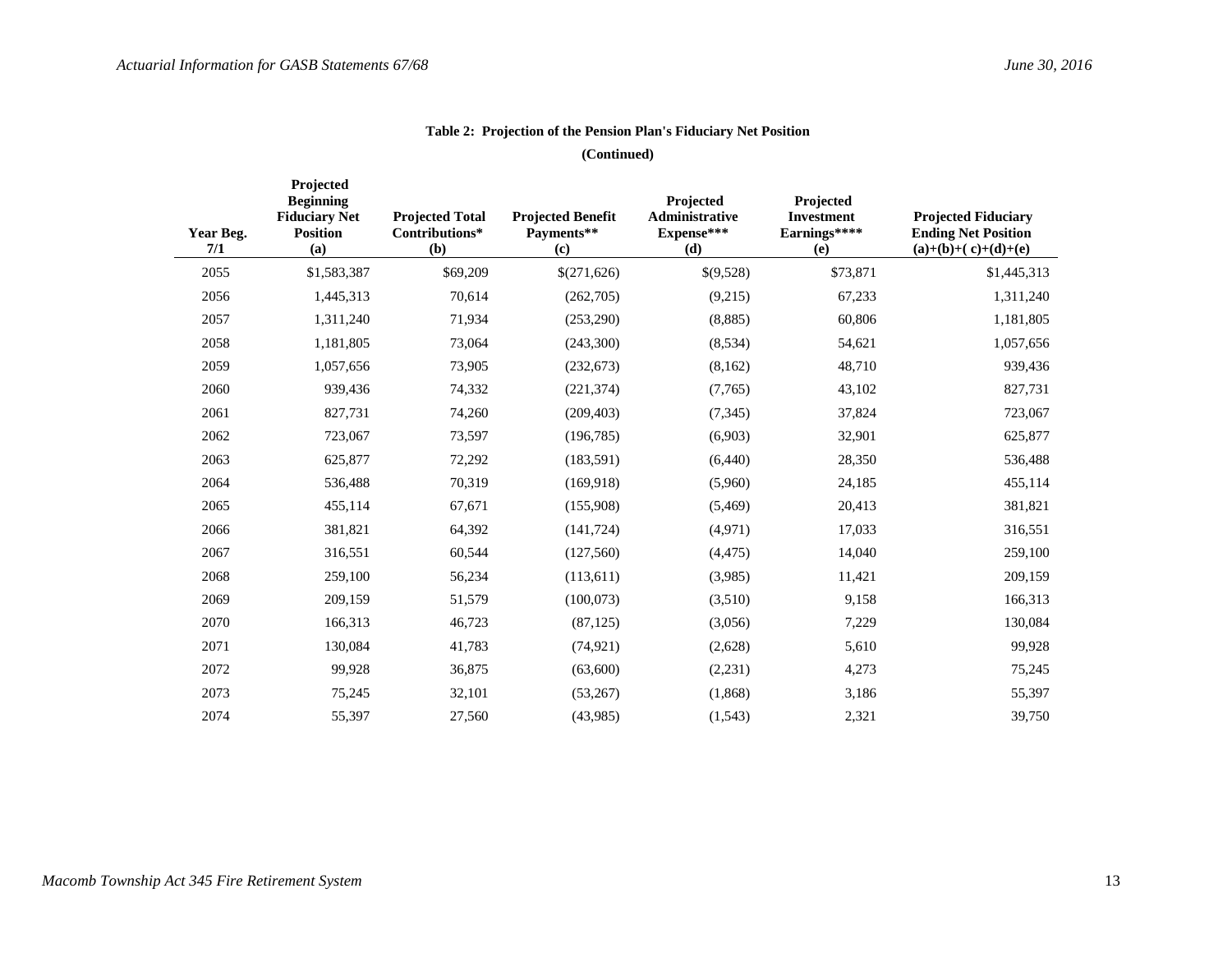| Year Beg.<br>7/1 | Projected<br><b>Beginning</b><br><b>Fiduciary Net</b><br><b>Position</b><br>(a) | <b>Projected Total</b><br>Contributions*<br>(b) | <b>Projected Benefit</b><br>Payments**<br>(c) | Projected<br>Administrative<br>Expense***<br>(d) | Projected<br><b>Investment</b><br>Earnings****<br>(e) | <b>Projected Fiduciary</b><br><b>Ending Net Position</b><br>$(a)+(b)+(c)+(d)+(e)$ |
|------------------|---------------------------------------------------------------------------------|-------------------------------------------------|-----------------------------------------------|--------------------------------------------------|-------------------------------------------------------|-----------------------------------------------------------------------------------|
| 2075             | \$39,750                                                                        | \$23,321                                        | \$(35,787)                                    | \$(1,255)                                        | \$1,644                                               | \$27,673                                                                          |
| 2076             | 27,673                                                                          | 19,441                                          | (28, 674)                                     | (1,006)                                          | 1,128                                                 | 18,562                                                                            |
| 2077             | 18,562                                                                          | 15,962                                          | (22, 608)                                     | (793)                                            | 742                                                   | 11,865                                                                            |
| 2078             | 11,865                                                                          | 12,903                                          | (17,528)                                      | (615)                                            | 462                                                   | 7,087                                                                             |
| 2079             | 7,087                                                                           | 10,280                                          | (13, 352)                                     | (468)                                            | 266                                                   | 3,813                                                                             |
| 2080             | 3,813                                                                           | 8,065                                           | (9,986)                                       | (350)                                            | 134                                                   | 1,676                                                                             |
| 2081             | 1,676                                                                           | 6,235                                           | (7, 325)                                      | (257)                                            | 50                                                    | 379                                                                               |
| 2082             | 379                                                                             | 4,734                                           | (5,266)                                       | (185)                                            | 1                                                     |                                                                                   |
| 2083             |                                                                                 | 3,190                                           | (3,707)                                       | (130)                                            |                                                       |                                                                                   |
| 2084             |                                                                                 | 1,912                                           | (2, 552)                                      | (90)                                             |                                                       |                                                                                   |
| 2085             |                                                                                 | 1,095                                           | (1,716)                                       | (60)                                             |                                                       |                                                                                   |
| 2086             |                                                                                 | 593                                             | (1, 125)                                      | (39)                                             |                                                       |                                                                                   |
| 2087             |                                                                                 | 301                                             | (720)                                         | (25)                                             |                                                       |                                                                                   |
| 2088             |                                                                                 | 140                                             | (447)                                         | (16)                                             |                                                       |                                                                                   |
| 2089             |                                                                                 | 60                                              | (271)                                         | (10)                                             |                                                       |                                                                                   |
| 2090             |                                                                                 | $22\,$                                          | (161)                                         | (6)                                              |                                                       |                                                                                   |
| 2091             |                                                                                 | $\overline{7}$                                  | (90)                                          | (3)                                              |                                                       |                                                                                   |
| 2092             |                                                                                 | $\mathbf{2}$                                    | (51)                                          | (2)                                              |                                                       |                                                                                   |
| 2093             |                                                                                 | $\overline{\phantom{a}}$                        | (28)                                          | (1)                                              |                                                       |                                                                                   |
| 2094             |                                                                                 |                                                 | (15)                                          | (1)                                              | $\overline{\phantom{a}}$                              |                                                                                   |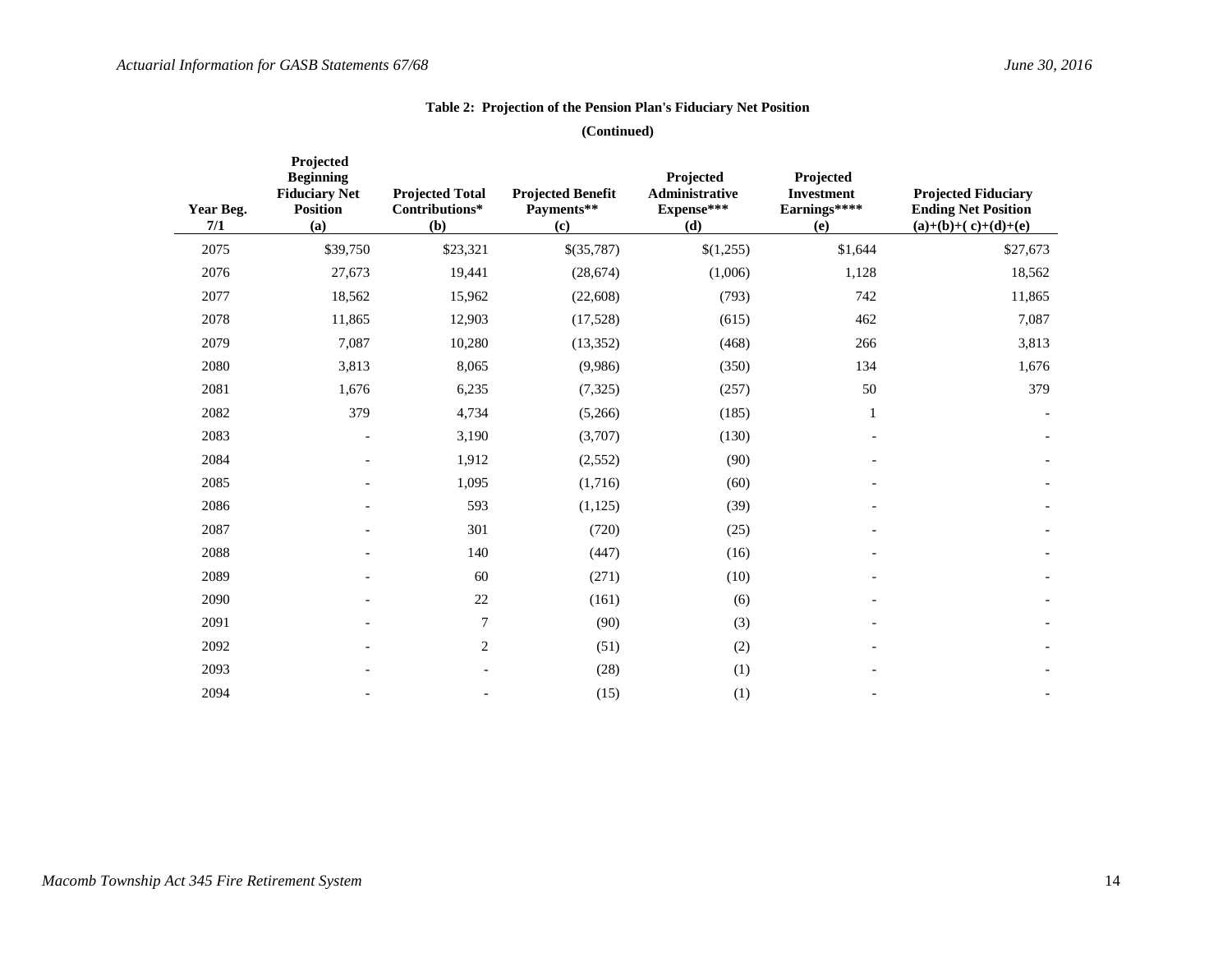**(Continued)** 

| Year Beg.<br>7/1 | Projected<br><b>Beginning</b><br><b>Fiduciary Net</b><br><b>Position</b><br>(a) | <b>Projected Total</b><br>$Continuous*$<br>(b) | <b>Projected Benefit</b><br>Payments**<br>(c) | Projected<br>Administrative<br>Expense***<br>(d) | Projected<br><b>Investment</b><br>Earnings****<br>(e) | <b>Projected Fiduciary</b><br><b>Ending Net Position</b><br>$(a)+(b)+(c)+(d)+(e)$ |
|------------------|---------------------------------------------------------------------------------|------------------------------------------------|-----------------------------------------------|--------------------------------------------------|-------------------------------------------------------|-----------------------------------------------------------------------------------|
| 2095             | $\$\$ -                                                                         | $\$\$ -                                        | \$(7)                                         | $\mathsf{\$}$ -                                  | $\mathsf{\$}$ -                                       | $\mathsf{\$}$ -                                                                   |
| 2096             |                                                                                 |                                                | (4)                                           |                                                  |                                                       |                                                                                   |
| 2097             |                                                                                 |                                                | (2)                                           |                                                  |                                                       |                                                                                   |
| 2098             |                                                                                 |                                                | (1)                                           |                                                  |                                                       |                                                                                   |
| 2099             |                                                                                 |                                                |                                               |                                                  |                                                       |                                                                                   |
| 2100             |                                                                                 |                                                |                                               |                                                  |                                                       |                                                                                   |
| 2101             |                                                                                 |                                                |                                               |                                                  |                                                       |                                                                                   |
| 2102             |                                                                                 |                                                |                                               |                                                  |                                                       |                                                                                   |
| 2103             |                                                                                 |                                                |                                               |                                                  |                                                       |                                                                                   |
| 2104             |                                                                                 |                                                |                                               |                                                  |                                                       |                                                                                   |
| 2105             |                                                                                 |                                                |                                               |                                                  |                                                       |                                                                                   |
| 2106             |                                                                                 |                                                |                                               |                                                  |                                                       |                                                                                   |
| 2107             |                                                                                 |                                                |                                               |                                                  |                                                       |                                                                                   |
| 2108             |                                                                                 |                                                |                                               |                                                  |                                                       |                                                                                   |
| 2109             |                                                                                 |                                                |                                               |                                                  |                                                       |                                                                                   |
| 2110             |                                                                                 |                                                |                                               |                                                  |                                                       |                                                                                   |
| 2111             |                                                                                 |                                                |                                               |                                                  |                                                       |                                                                                   |
| 2112             |                                                                                 |                                                |                                               |                                                  |                                                       |                                                                                   |
| 2113             |                                                                                 |                                                |                                               |                                                  |                                                       |                                                                                   |
| 2114             |                                                                                 |                                                |                                               |                                                  |                                                       |                                                                                   |
| 2115             |                                                                                 |                                                |                                               |                                                  |                                                       |                                                                                   |

\*From Table 1.

\*\*Assumed Mortality for Benefit Payout Projection was based on the RP 2014 Mortality Table.

\*\*\*Administrative expense was assumed to be 3.51% of pension payroll.

\*\*\*\*Assumed rate of return used to project the Fiduciary Net Position was 5.00%,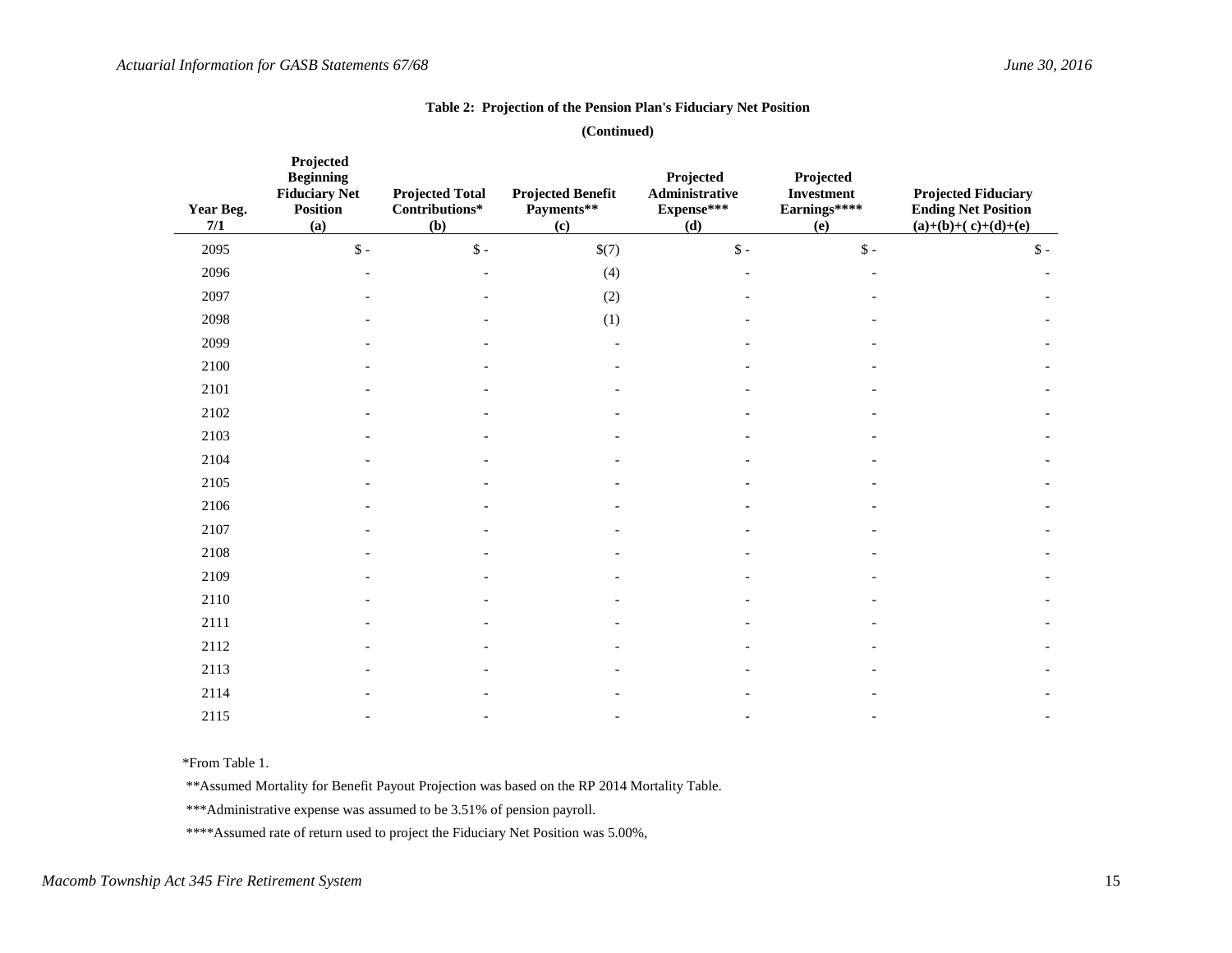| Year<br>(a)    | Projected<br><b>Beginning</b><br><b>Fiduciary Net</b><br>Position*<br>(b) | <b>Projected Benefit</b><br>Payments*<br>(c) | "Funded"<br><b>Portion of Benefit</b><br><b>Payments</b><br>(d) | "Unfunded"<br>Portion of<br><b>Benefit</b><br><b>Payments</b><br>(e) | <b>Present Value of</b><br>"Funded" Benefits<br>Payments**<br>(f) | <b>Present Value of</b><br>"Unfunded" Benefit<br>Payments***<br>$(g)=(e)/(1+x,xx\%)^{\wedge}(a)$ | <b>Present Value Using the</b><br><b>Single Discount Rate****</b><br>$(h) = (c)/(1 + y.yy\%)$ <sup><math>\wedge</math></sup> (a) |
|----------------|---------------------------------------------------------------------------|----------------------------------------------|-----------------------------------------------------------------|----------------------------------------------------------------------|-------------------------------------------------------------------|--------------------------------------------------------------------------------------------------|----------------------------------------------------------------------------------------------------------------------------------|
| 1              | \$2,461,901                                                               | \$159,987                                    | \$159,987                                                       | $\mathsf{\$}$ -                                                      | \$152,369                                                         | $\mathsf{\$}$ -                                                                                  | \$152,380                                                                                                                        |
| $\overline{2}$ | 2,523,571                                                                 | 159,490                                      | 159,490                                                         |                                                                      | 144,662                                                           |                                                                                                  | 144,683                                                                                                                          |
| 3              | 2,571,951                                                                 | 158,955                                      | 158,955                                                         |                                                                      | 137,311                                                           |                                                                                                  | 137,341                                                                                                                          |
| $\overline{4}$ | 2,628,426                                                                 | 158,724                                      | 158,724                                                         |                                                                      | 130,583                                                           |                                                                                                  | 130,621                                                                                                                          |
| $\sqrt{5}$     | 2,695,574                                                                 | 157,948                                      | 157,948                                                         |                                                                      | 123,756                                                           |                                                                                                  | 123,801                                                                                                                          |
| 6              | 2,779,960                                                                 | 157,217                                      | 157,217                                                         |                                                                      | 117,318                                                           |                                                                                                  | 117,369                                                                                                                          |
| 7              | 2,880,772                                                                 | 156,180                                      | 156,180                                                         |                                                                      | 110,994                                                           |                                                                                                  | 111,051                                                                                                                          |
| 8              | 2,992,403                                                                 | 155,397                                      | 155,397                                                         |                                                                      | 105,179                                                           |                                                                                                  | 105,240                                                                                                                          |
| 9              | 3,114,942                                                                 | 154,715                                      | 154,715                                                         |                                                                      | 99,731                                                            |                                                                                                  | 99,796                                                                                                                           |
| 10             | 3,248,748                                                                 | 153,647                                      | 153,647                                                         |                                                                      | 94,326                                                            |                                                                                                  | 94,394                                                                                                                           |
| 11             | 3,394,475                                                                 | 172,951                                      | 172,951                                                         |                                                                      | 101,121                                                           |                                                                                                  | 101,202                                                                                                                          |
| 12             | 3,513,227                                                                 | 171,367                                      | 171,367                                                         |                                                                      | 95,424                                                            |                                                                                                  | 95,507                                                                                                                           |
| 13             | 3,646,054                                                                 | 170,183                                      | 170,183                                                         |                                                                      | 90,252                                                            |                                                                                                  | 90,337                                                                                                                           |
| 14             | 3,790,460                                                                 | 168,652                                      | 168,652                                                         |                                                                      | 85,181                                                            |                                                                                                  | 85,267                                                                                                                           |
| 15             | 3,947,193                                                                 | 199,323                                      | 199,323                                                         |                                                                      | 95,878                                                            |                                                                                                  | 95,982                                                                                                                           |
| 16             | 4,065,204                                                                 | 197,528                                      | 197,528                                                         |                                                                      | 90,490                                                            |                                                                                                  | 90,595                                                                                                                           |
| 17             | 4,198,134                                                                 | 258,087                                      | 258,087                                                         |                                                                      | 112,603                                                           |                                                                                                  | 112,741                                                                                                                          |
| 18             | 4,247,235                                                                 | 254,776                                      | 254,776                                                         |                                                                      | 105,865                                                           |                                                                                                  | 106,003                                                                                                                          |
| 19             | 4,313,318                                                                 | 315,662                                      | 315,662                                                         |                                                                      | 124,918                                                           |                                                                                                  | 125,090                                                                                                                          |
| $20\,$         | 4,289,175                                                                 | 363,253                                      | 363,253                                                         |                                                                      | 136,906                                                           |                                                                                                  | 137,105                                                                                                                          |
| 21             | 4,196,977                                                                 | 357,287                                      | 357,287                                                         |                                                                      | 128,245                                                           |                                                                                                  | 128,441                                                                                                                          |
| $22\,$         | 4,115,763                                                                 | 350,872                                      | 350,872                                                         |                                                                      | 119,946                                                           |                                                                                                  | 120,137                                                                                                                          |
| 23             | 4,038,874                                                                 | 344,016                                      | 344,016                                                         |                                                                      | 112,002                                                           |                                                                                                  | 112,189                                                                                                                          |
| 24             | 3,966,537                                                                 | 336,738                                      | 336,738                                                         |                                                                      | 104,412                                                           |                                                                                                  | 104,593                                                                                                                          |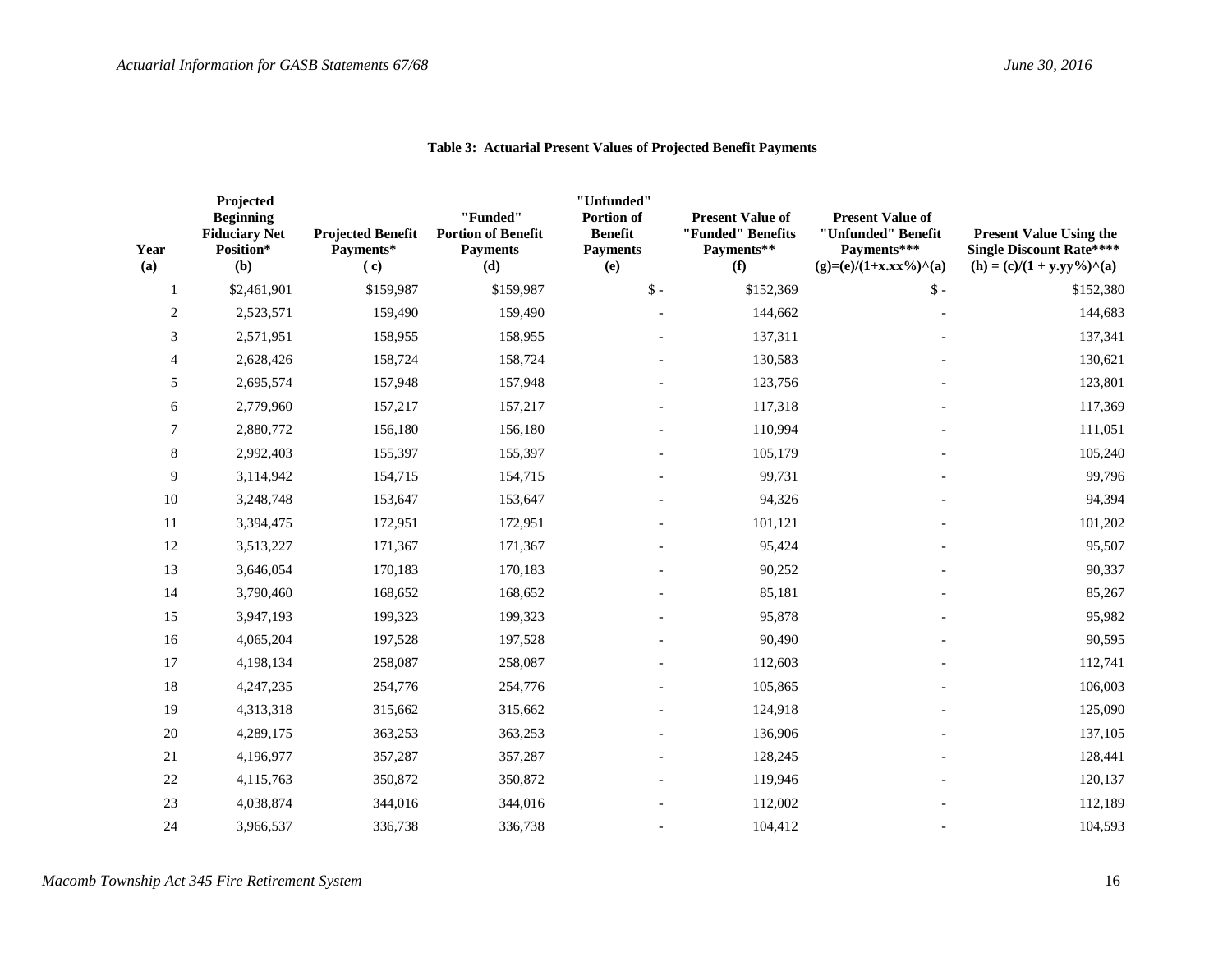| Year<br>(a) | Projected<br><b>Beginning</b><br><b>Fiduciary Net</b><br>Position*<br>(b) | <b>Projected Benefit</b><br>Payments*<br>(c) | "Funded"<br><b>Portion of Benefit</b><br><b>Payments</b><br>(d) | "Unfunded"<br>Portion of<br><b>Benefit</b><br><b>Payments</b><br>(e) | <b>Present Value of</b><br>"Funded" Benefits<br>Payments**<br>(f) | <b>Present Value of</b><br>"Unfunded" Benefit<br>Payments***<br>$(g)=(e)/(1+x,xx\%)^{\wedge}(a)$ | <b>Present Value Using the</b><br><b>Single Discount Rate****</b><br>$(h) = (c)/(1 + y.yy\%)$ <sup><math>\wedge</math></sup> (a) |
|-------------|---------------------------------------------------------------------------|----------------------------------------------|-----------------------------------------------------------------|----------------------------------------------------------------------|-------------------------------------------------------------------|--------------------------------------------------------------------------------------------------|----------------------------------------------------------------------------------------------------------------------------------|
| 25          | \$3,899,016                                                               | \$405,480                                    | \$405,480                                                       | $\$ -                                                                | \$119,739                                                         | $\mathsf{\$}$ -                                                                                  | \$119,957                                                                                                                        |
| $26\,$      | 3,724,617                                                                 | 396,225                                      | 396,225                                                         |                                                                      | 111,435                                                           |                                                                                                  | 111,645                                                                                                                          |
| 27          | 3,561,951                                                                 | 386,681                                      | 386,681                                                         |                                                                      | 103,572                                                           |                                                                                                  | 103,775                                                                                                                          |
| 28          | 3,401,041                                                                 | 376,968                                      | 376,968                                                         |                                                                      | 96,162                                                            |                                                                                                  | 96,358                                                                                                                           |
| 29          | 3,241,705                                                                 | 367,220                                      | 367,220                                                         |                                                                      | 89,215                                                            |                                                                                                  | 89,403                                                                                                                           |
| 30          | 3,083,851                                                                 | 357,551                                      | 357,551                                                         |                                                                      | 82,729                                                            |                                                                                                  | 82,909                                                                                                                           |
| 31          | 2,927,394                                                                 | 348,062                                      | 348,062                                                         |                                                                      | 76,699                                                            |                                                                                                  | 76,871                                                                                                                           |
| 32          | 2,772,253                                                                 | 338,829                                      | 338,829                                                         |                                                                      | 71,109                                                            |                                                                                                  | 71,274                                                                                                                           |
| 33          | 2,618,352                                                                 | 329,886                                      | 329,886                                                         |                                                                      | 65,935                                                            |                                                                                                  | 66,093                                                                                                                           |
| 34          | 2,465,679                                                                 | 321,237                                      | 321,237                                                         |                                                                      | 61,149                                                            |                                                                                                  | 61,300                                                                                                                           |
| 35          | 2,314,260                                                                 | 312,846                                      | 312,846                                                         |                                                                      | 56,716                                                            |                                                                                                  | 56,860                                                                                                                           |
| 36          | 2,164,202                                                                 | 304,647                                      | 304,647                                                         |                                                                      | 52,600                                                            |                                                                                                  | 52,737                                                                                                                           |
| 37          | 2,015,713                                                                 | 296,543                                      | 296,543                                                         |                                                                      | 48,762                                                            |                                                                                                  | 48,893                                                                                                                           |
| 38          | 1,869,120                                                                 | 288,421                                      | 288,421                                                         |                                                                      | 45,168                                                            |                                                                                                  | 45,293                                                                                                                           |
| 39          | 1,724,846                                                                 | 280,157                                      | 280,157                                                         |                                                                      | 41,785                                                            |                                                                                                  | 41,903                                                                                                                           |
| 40          | 1,583,387                                                                 | 271,626                                      | 271,626                                                         |                                                                      | 38,583                                                            |                                                                                                  | 38,695                                                                                                                           |
| 41          | 1,445,313                                                                 | 262,705                                      | 262,705                                                         |                                                                      | 35,539                                                            |                                                                                                  | 35,645                                                                                                                           |
| 42          | 1,311,240                                                                 | 253,290                                      | 253,290                                                         |                                                                      | 32,634                                                            |                                                                                                  | 32,733                                                                                                                           |
| 43          | 1,181,805                                                                 | 243,300                                      | 243,300                                                         |                                                                      | 29,854                                                            |                                                                                                  | 29,947                                                                                                                           |
| 44          | 1,057,656                                                                 | 232,673                                      | 232.673                                                         |                                                                      | 27,190                                                            |                                                                                                  | 27,277                                                                                                                           |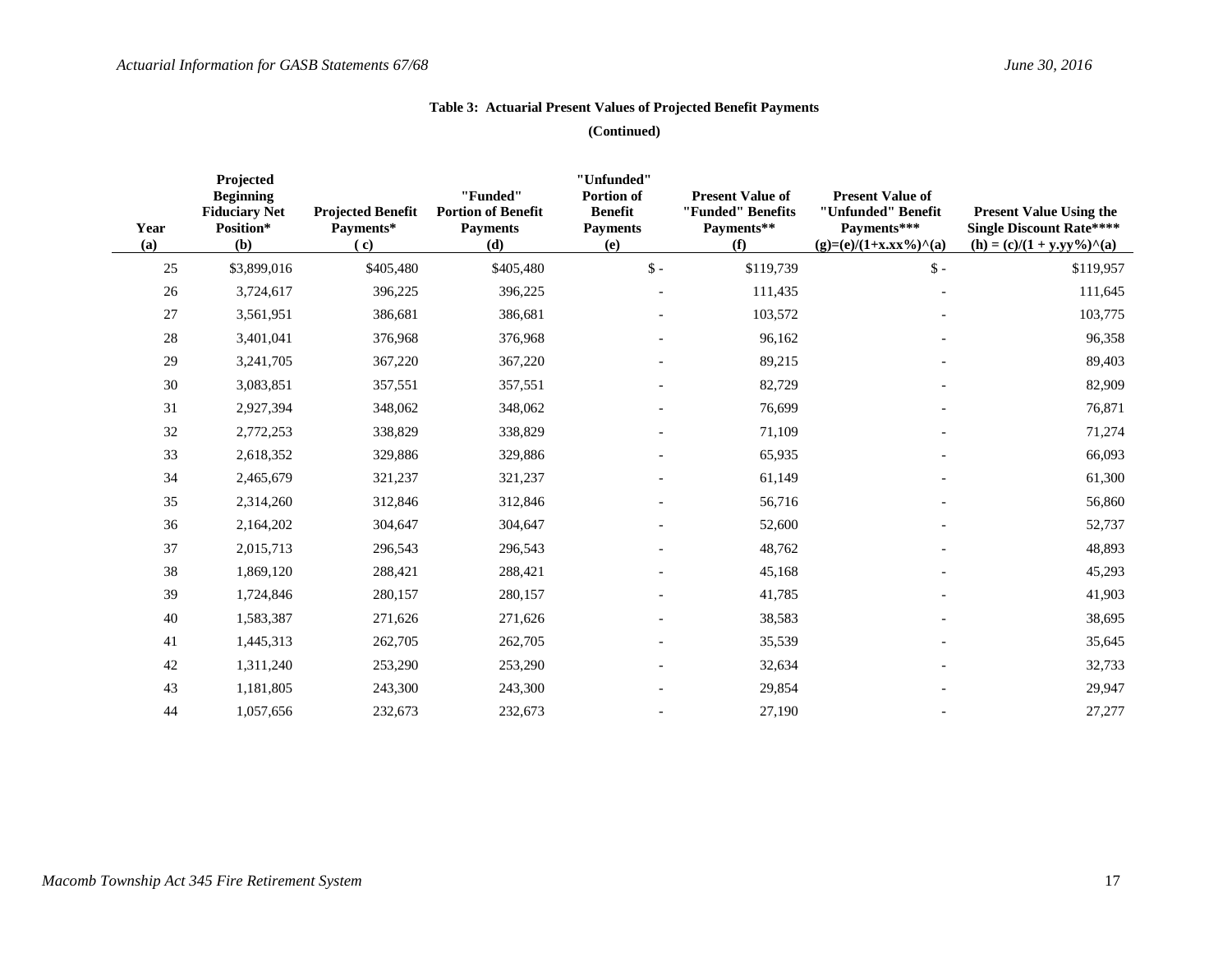| Year<br>(a) | Projected<br><b>Beginning</b><br><b>Fiduciary Net</b><br>Position*<br>(b) | <b>Projected Benefit</b><br>Payments*<br>(c) | "Funded"<br><b>Portion of Benefit</b><br><b>Payments</b><br>(d) | "Unfunded"<br>Portion of<br><b>Benefit</b><br><b>Payments</b><br>(e) | <b>Present Value of</b><br>"Funded" Benefits<br>Payments**<br>(f) | <b>Present Value of</b><br>"Unfunded" Benefit<br>Payments***<br>$(g)=(e)/(1+x,xx\%)^{\wedge}(a)$ | <b>Present Value Using the</b><br><b>Single Discount Rate****</b><br>$(h) = (c)/(1 + y.yy\%)$ <sup><math>\land</math></sup> (a) |
|-------------|---------------------------------------------------------------------------|----------------------------------------------|-----------------------------------------------------------------|----------------------------------------------------------------------|-------------------------------------------------------------------|--------------------------------------------------------------------------------------------------|---------------------------------------------------------------------------------------------------------------------------------|
| 45          | \$939,436                                                                 | \$221,374                                    | \$221,374                                                       | $\mathsf{\$}$ -                                                      | \$24,638                                                          | $\$ -                                                                                            | \$24,719                                                                                                                        |
| 46          | 827,731                                                                   | 209,403                                      | 209,403                                                         |                                                                      | 22,196                                                            |                                                                                                  | 22,270                                                                                                                          |
| 47          | 723,067                                                                   | 196,785                                      | 196,785                                                         |                                                                      | 19,865                                                            |                                                                                                  | 19,933                                                                                                                          |
| 48          | 625,877                                                                   | 183,591                                      | 183,591                                                         |                                                                      | 17,651                                                            |                                                                                                  | 17,712                                                                                                                          |
| 49          | 536,488                                                                   | 169,918                                      | 169,918                                                         |                                                                      | 15,558                                                            |                                                                                                  | 15,614                                                                                                                          |
| 50          | 455,114                                                                   | 155,908                                      | 155,908                                                         |                                                                      | 13,596                                                            |                                                                                                  | 13,645                                                                                                                          |
| 51          | 381,821                                                                   | 141,724                                      | 141,724                                                         |                                                                      | 11,770                                                            |                                                                                                  | 11,814                                                                                                                          |
| 52          | 316,551                                                                   | 127,560                                      | 127,560                                                         |                                                                      | 10,090                                                            |                                                                                                  | 10,128                                                                                                                          |
| 53          | 259,100                                                                   | 113,611                                      | 113,611                                                         |                                                                      | 8,558                                                             |                                                                                                  | 8,591                                                                                                                           |
| 54          | 209,159                                                                   | 100,073                                      | 100,073                                                         |                                                                      | 7,180                                                             |                                                                                                  | 7,208                                                                                                                           |
| 55          | 166,313                                                                   | 87,125                                       | 87,125                                                          |                                                                      | 5,953                                                             |                                                                                                  | 5,977                                                                                                                           |
| 56          | 130,084                                                                   | 74,921                                       | 74,921                                                          |                                                                      | 4,875                                                             |                                                                                                  | 4,895                                                                                                                           |
| 57          | 99,928                                                                    | 63,600                                       | 63,600                                                          |                                                                      | 3,942                                                             |                                                                                                  | 3,958                                                                                                                           |
| 58          | 75,245                                                                    | 53,267                                       | 53,267                                                          |                                                                      | 3,144                                                             |                                                                                                  | 3,157                                                                                                                           |
| 59          | 55,397                                                                    | 43,985                                       | 43,985                                                          |                                                                      | 2,472                                                             |                                                                                                  | 2,483                                                                                                                           |
| 60          | 39,750                                                                    | 35,787                                       | 35,787                                                          |                                                                      | 1,916                                                             |                                                                                                  | 1,924                                                                                                                           |
| 61          | 27,673                                                                    | 28,674                                       | 27,673                                                          | 1,001                                                                | 1,411                                                             | 199                                                                                              | 1,468                                                                                                                           |
| 62          | 18,562                                                                    | 22,608                                       | 18,562                                                          | 4,046                                                                | 901                                                               | 785                                                                                              | 1,103                                                                                                                           |
| 63          | 11,865                                                                    | 17,528                                       | 11,865                                                          | 5,663                                                                | 549                                                               | 1,070                                                                                            | 814                                                                                                                             |
| 64          | 7,087                                                                     | 13,352                                       | 7,087                                                           | 6,265                                                                | 312                                                               | 1,153                                                                                            | 591                                                                                                                             |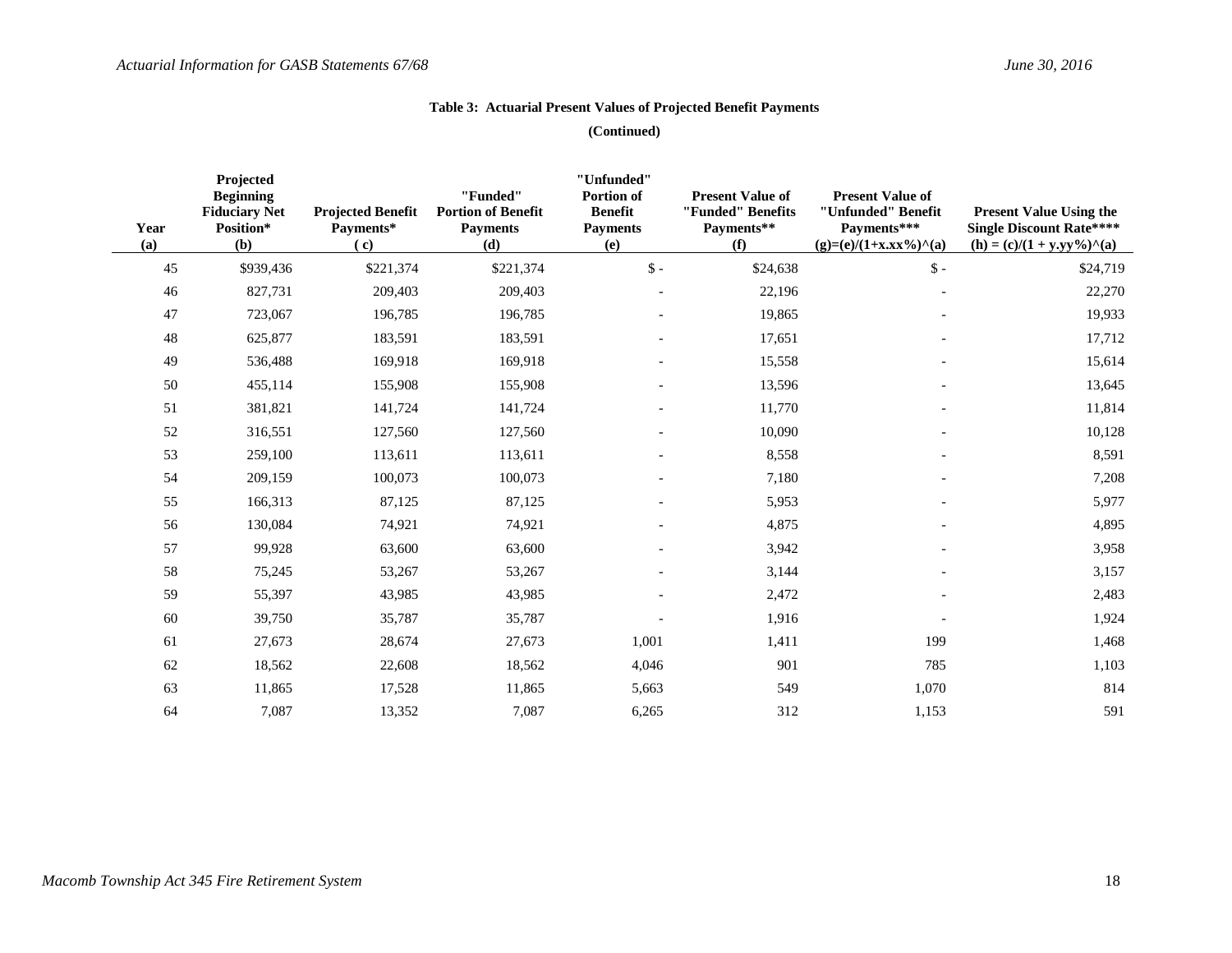| Year<br>(a) | Projected<br><b>Beginning</b><br><b>Fiduciary Net</b><br>Position*<br>(b) | <b>Projected Benefit</b><br>Payments*<br>(c) | "Funded"<br><b>Portion of Benefit</b><br><b>Payments</b><br>(d) | "Unfunded"<br>Portion of<br><b>Benefit</b><br><b>Payments</b><br>(e) | <b>Present Value of</b><br>"Funded" Benefits<br>Payments**<br>(f) | <b>Present Value of</b><br>"Unfunded" Benefit<br>Payments***<br>$(g)=(e)/(1+x,xx\%)^{\wedge}(a)$ | <b>Present Value Using the</b><br><b>Single Discount Rate****</b><br>$(h) = (c)/(1 + y.yy\%)$ <sup><math>\wedge</math></sup> (a) |
|-------------|---------------------------------------------------------------------------|----------------------------------------------|-----------------------------------------------------------------|----------------------------------------------------------------------|-------------------------------------------------------------------|--------------------------------------------------------------------------------------------------|----------------------------------------------------------------------------------------------------------------------------------|
| 65          | \$3,813                                                                   | \$9,986                                      | \$3,813                                                         | \$6,173                                                              | \$160                                                             | \$1,106                                                                                          | \$421                                                                                                                            |
| 66          | 1,676                                                                     | 7,325                                        | 1,676                                                           | 5,649                                                                | 67                                                                | 986                                                                                              | 294                                                                                                                              |
| 67          | 379                                                                       | 5,266                                        | 379                                                             | 4,887                                                                | 14                                                                | 831                                                                                              | 201                                                                                                                              |
| 68          |                                                                           | 3,707                                        |                                                                 | 3,707                                                                |                                                                   | 614                                                                                              | 135                                                                                                                              |
| 69          |                                                                           | 2,552                                        |                                                                 | 2,552                                                                |                                                                   | 411                                                                                              | 89                                                                                                                               |
| 70          |                                                                           | 1,716                                        |                                                                 | 1,716                                                                |                                                                   | 269                                                                                              | 57                                                                                                                               |
| $71\,$      |                                                                           | 1,125                                        |                                                                 | 1,125                                                                |                                                                   | 172                                                                                              | 35                                                                                                                               |
| $72\,$      |                                                                           | 720                                          |                                                                 | 720                                                                  |                                                                   | 107                                                                                              | $22\,$                                                                                                                           |
| 73          |                                                                           | 447                                          |                                                                 | 447                                                                  |                                                                   | 65                                                                                               | 13                                                                                                                               |
| 74          |                                                                           | 271                                          |                                                                 | 271                                                                  |                                                                   | 38                                                                                               | 7                                                                                                                                |
| 75          |                                                                           | 161                                          |                                                                 | 161                                                                  |                                                                   | $22\,$                                                                                           | $\overline{4}$                                                                                                                   |
| 76          |                                                                           | 90                                           |                                                                 | 90                                                                   |                                                                   | 12                                                                                               | 2                                                                                                                                |
| 77          |                                                                           | 51                                           |                                                                 | 51                                                                   |                                                                   | 7                                                                                                |                                                                                                                                  |
| 78          |                                                                           | $28\,$                                       |                                                                 | $28\,$                                                               |                                                                   |                                                                                                  |                                                                                                                                  |
| 79          |                                                                           | 15                                           |                                                                 | 15                                                                   |                                                                   | 2                                                                                                |                                                                                                                                  |
| $80\,$      |                                                                           | 7                                            |                                                                 | $\tau$                                                               |                                                                   |                                                                                                  |                                                                                                                                  |
| 81          |                                                                           | 4                                            |                                                                 | 4                                                                    |                                                                   |                                                                                                  |                                                                                                                                  |
| 82          |                                                                           | 2                                            |                                                                 | 2                                                                    |                                                                   |                                                                                                  |                                                                                                                                  |
| 83          |                                                                           |                                              |                                                                 |                                                                      |                                                                   |                                                                                                  |                                                                                                                                  |
| 84          |                                                                           |                                              |                                                                 |                                                                      |                                                                   |                                                                                                  |                                                                                                                                  |